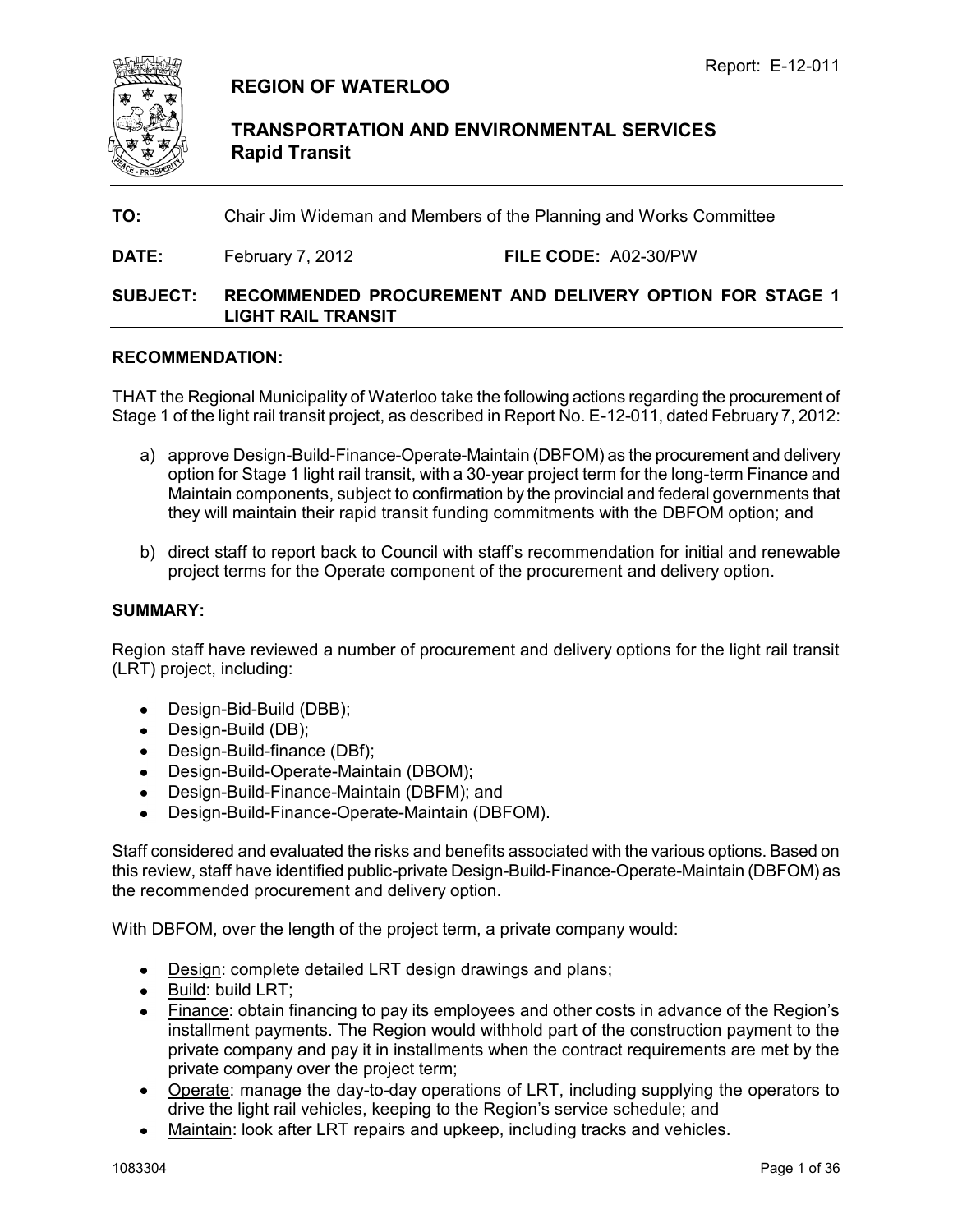With DBFOM, the Region would:

- Own the LRT system (rights of way, tracks, vehicles, etc.);
- Set LRT fare prices and service schedules;
- $\bullet$ Be responsible for customer service and addressing customer issues;
- Receive the fare revenue, which would offset the cost of the Region's transit system;
- Be responsible for the integration of LRT and the Region's conventional transit system;
- Continue to operate bus service through Grand River Transit. More bus drivers will be needed because of the Region"s approved plan to expand the transit network; and
- When the project term ends, assume operations and maintenance, or extend the contract of  $\bullet$ the current private company, or find a new private company to operate and maintain the LRT system.

The DBFOM option offers the following:

- cost: Over the project term, the DBFOM option would cost less than the other procurement  $\bullet$ and delivery options. LRT design would consider operations, resulting in better coordination and more efficient operations. The private company would have to deal with competitive pressure and answer to their lenders, so they would be inclined to provide a better value and a lower total project cost ensuring that the project is on time and on budget;
- funding contributions: Use of the DBFOM option would be subject to confirmation by the provincial and federal governments that they will maintain their rapid transit funding commitments with the DBFOM option (currently provincial and federal staff have indicated that use of a DBFOM option would not jeopardize the funding);
- experience: The private sector has more experience than the Region in designing and constructing an LRT system. They also have more experience with operating and maintaining an LRT system at start-up, and with providing trained and certified staff to operate the light rail vehicles;
- incentives: Payments and penalties based on performance would provide incentive for the private sector to complete the project on time and on budget. The payments and penalties would also apply to performance standards for operating and maintaining a high-quality LRT system over the long term. If the private company does not perform to the standards set in the contract, it would not get paid;
- risks: The Region would limit its risk by placing responsibility on the private sector. The Region monitors the service and holds back payments if the private company does not meet the contract performance standards. The DBFOM option would provide better accountability where performance may be related to either maintenance or operation because the same company would be responsible for both. Risks during commissioning, start up and initial operations and maintenance are significant and would be transferred to the private sector. DBFOM would also transfer lifecycle risks such as major vehicle and track maintenance to the private company. The Region would be responsible for those risks that it is best able to manage, such as fare setting and ridership risk; and
- flexibility: The DBFOM option may constrain the choices for LRT integration with Grand River Transit and for who would maintain and/or operate Stage 2 LRT and for general ongoing operation of the LRT. This may be mitigated by carving out separate, short-term operating agreements with the private DBFOM team (5-10 years), such that a new operator can be competitively procured at an appropriate time to operate the system. This would provide some certainty for the private DBFOM team on the length of the operating agreement and would allow the Region to review and implement different operations at shorter intervals. The Region may also retain the right to terminate the operations services under the main DBFOM agreement, and procure a new operator for the system or assume direct responsibility for the operations activities with Regional staff.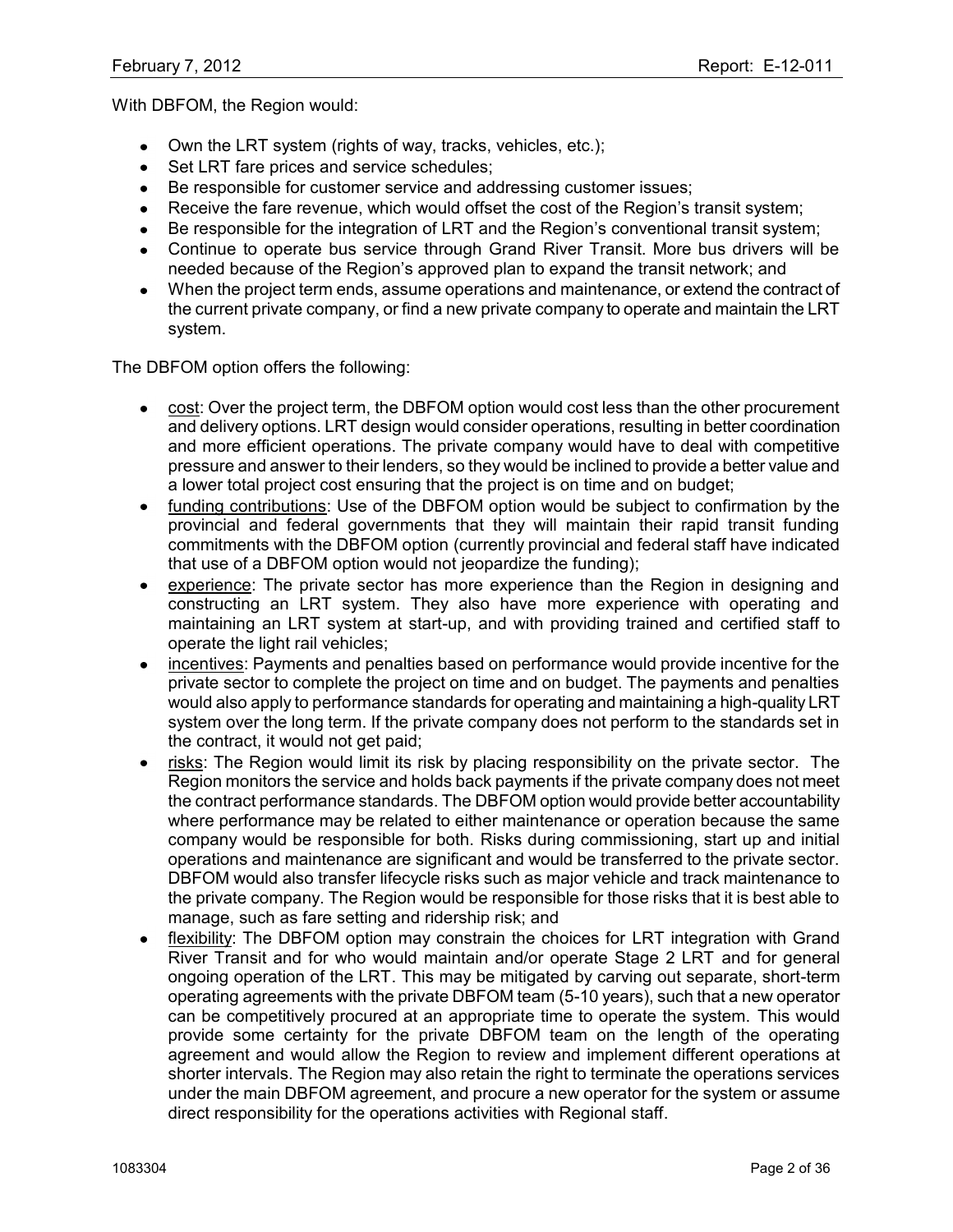Staff recommend a 30-year project term for the long-term Finance and Maintain components of the DBFOM option. Staff propose to further evaluate options for various term lengths for the Operate component of the DBFOM option, to best balance the benefits of DBFOM with operational and expansion flexibility, and will report back to Council on this matter once these evaluations are completed.

#### **REPORT:**

#### **1. Introduction**

Rapid transit is needed in Waterloo Region because it will move people and shape urban form as the Region continues with tremendous population and employment growth. In June 2011, among other motions related to rapid transit, Council approved the technology, route, stations, staging and funding of Stage 1 of the Region's rapid transit project. Stage 1 includes 19 km of light rail transit (LRT) from Conestoga Mall to Fairview Park Mall and 17 km of adapted bus rapid transit (aBRT) from Fairview Park Mall to the Ainslie Street Terminal.

In June 2011, Council also directed staff to complete an evaluation of project procurement and delivery options, including the role of Infrastructure Ontario, with the goals of maximizing project innovation and quality, leveraging private sector expertise, and managing risks to the Region of Waterloo and our taxpayers. Staff have considered the rapid transit project procurement and delivery options available, and the risks and benefits associated with the various options, within an evaluation framework.

#### **2. Procurement and Delivery Options**

Procurement is a process used to buy a product or service. Delivery is how that product or service is built and/or provided. Together, a procurement and delivery option is one way that a product or service can be completed. There can be many different options for purchasing and providing a product or service. A procurement and delivery option can include private sector involvement in any combination of designing, building, financing, operating and maintaining of a project.

The following is not an exhaustive list of available project procurement and delivery options, but rather a list of the most likely options for delivering the rapid transit project. Each of these options could be considered a public private partnership (P3) because each involves a relationship based on a negotiated contract between a public organization and a private company. The Region and the private company would work together to complete the project. The intent of a P3 is to build on the strengths of the public and private sectors, assigning public and private sector roles to provide the best outcome.

In all of these options, the Region would:

- Own the LRT system (rights of way, tracks, vehicles, etc.);
- Set LRT fare prices and service schedules:
- Be responsible for customer service and addressing customer issues;
- Receive the fare revenue, which would offset the cost of the Region's transit system;
- Be responsible for the integration of LRT and the Region's conventional transit system;  $\bullet$
- Continue to operate bus service through Grand River Transit. More bus drivers will be  $\bullet$ needed because of the Region"s approved plan to expand the transit network; and
- When the project term ends, assume operations and maintenance, or extend the contract of  $\bullet$ the current private company, or find a new private company to operate and maintain the LRT system.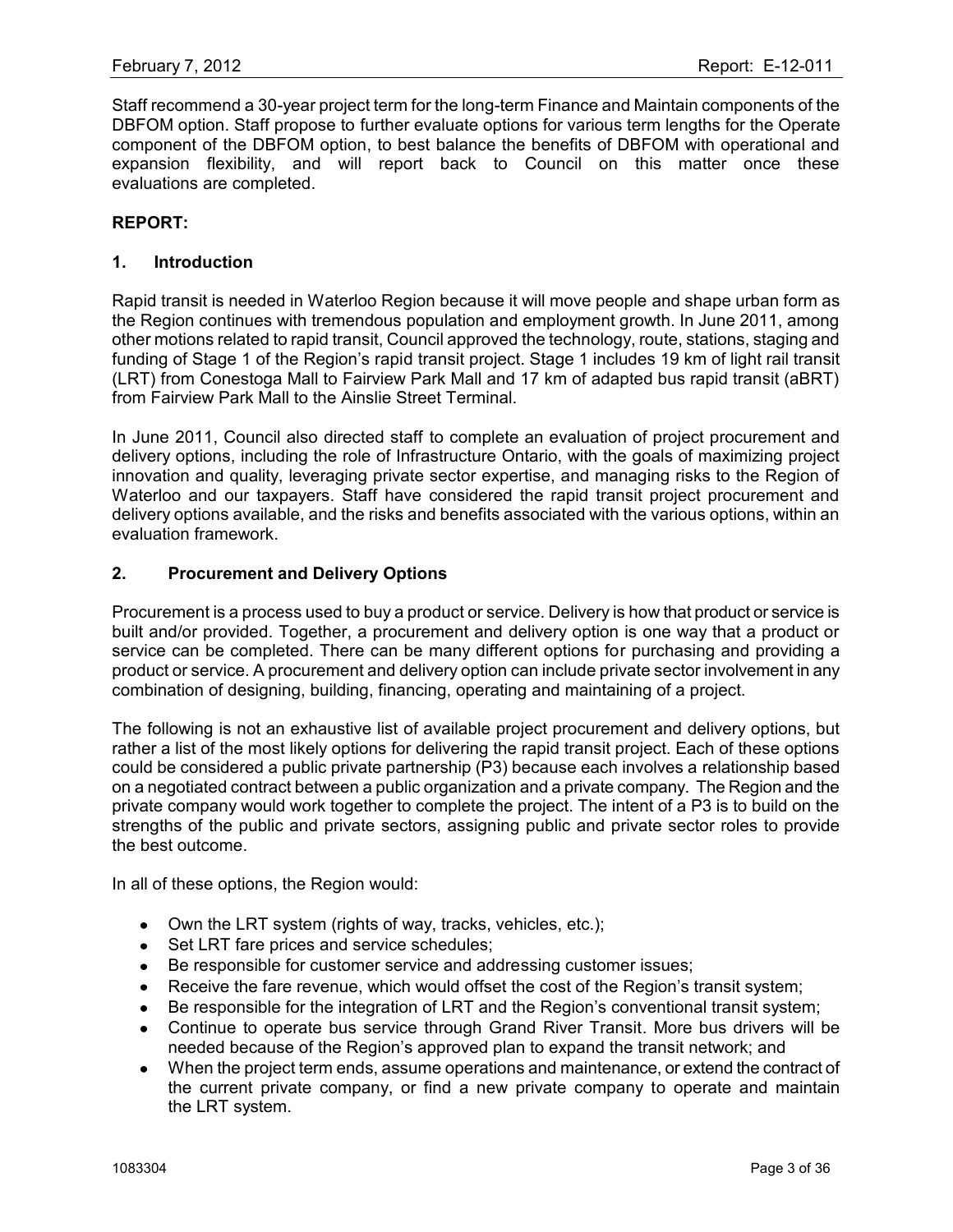Design-Bid-Build (DBB): The Region completes the preliminary and detail design and then tenders the project to the private sector for construction through separate and distinct procurements. The selection of the construction contractor is generally focused on the lowest construction cost. Payment is typically on a monthly progress basis. Only one complete design is generated for the project.

Design-Build (DB): The private sector completes the preliminary and detail design and the construction in an integrated process. Payment is typically on a monthly progress basis. The Region would hold contractors to performance by conducting engineering reviews of contractor-supplied documents, field inspection and compliance reviews during construction.

Design-Build-finance (DBf): A portion of construction payments are withheld until completion of construction, adding short-term financing requirements for the private sector to the DB process, with payments to the private sector based on major milestone payments or substantial completion.

Design-Build-Operate-Maintain (DBOM): This adds an operating and maintenance term to the design-build process, which can be DB or DBf. The contractor operates and maintains all or part of the system during revenue operations. Payment for operation and maintenance is typically on a monthly basis based on performance and availability, with security in the form of performance bonding or a letter of credit, equal to about the annual maintenance fee. The term is typically a relatively short 10 to 15 years. This provides incentive to the private sector to maintain the system in good repair so that they are in a better position to be awarded the next operating and maintenance term. At the same time, this approach reduces the lifecycle cost to the private sector and the Region.

Design-Build-Finance-Maintain (DBFM): A portion of construction payments are withheld and paid during a maintenance term to secure performance. This adds long-term maintenance and long-term financing to the DBf process for the portion of the construction costs that have been withheld. The Region pays the private sector for this withheld payment in installments over the length of the project term, subject to compliance with performance and availability specifications. The term is typically 25 to 30 years to ensure that the lifecycle is covered. The 25-year lifecycle includes major capital refurbishment, including the full rehabilitation of civil infrastructure, vehicles and systems. During the procurement process, the shortlisted bidding construction contractors would each generate complete designs, each meeting the requirements of the Region, but each likely reflecting a different approach or innovation on the project.

Design-Build-Finance-Operate-Maintain (DBFOM): This adds a long-term operation term to the DBFM process. Bundling operations with maintenance reduces the coordination risk between the two, lowering costs.

### **3. Private Sector Roles**

Table 1 summarizes the roles allocated to the private sector by procurement and delivery option. In all of these options, the Region would:

- Own the LRT system (rights of way, tracks, vehicles, etc.);
- Set LRT fare prices and service schedules;
- Be responsible for customer service and addressing customer issues;  $\bullet$
- Receive the fare revenue, which would offset the cost of the Region's transit system;
- Be responsible for the integration of LRT and the Region's conventional transit system;  $\bullet$
- Continue to operate bus service through Grand River Transit. More bus drivers will be needed because of the Region"s approved plan to expand the transit network; and
- When the project term ends, assume operations and maintenance, or extend the contract of  $\bullet$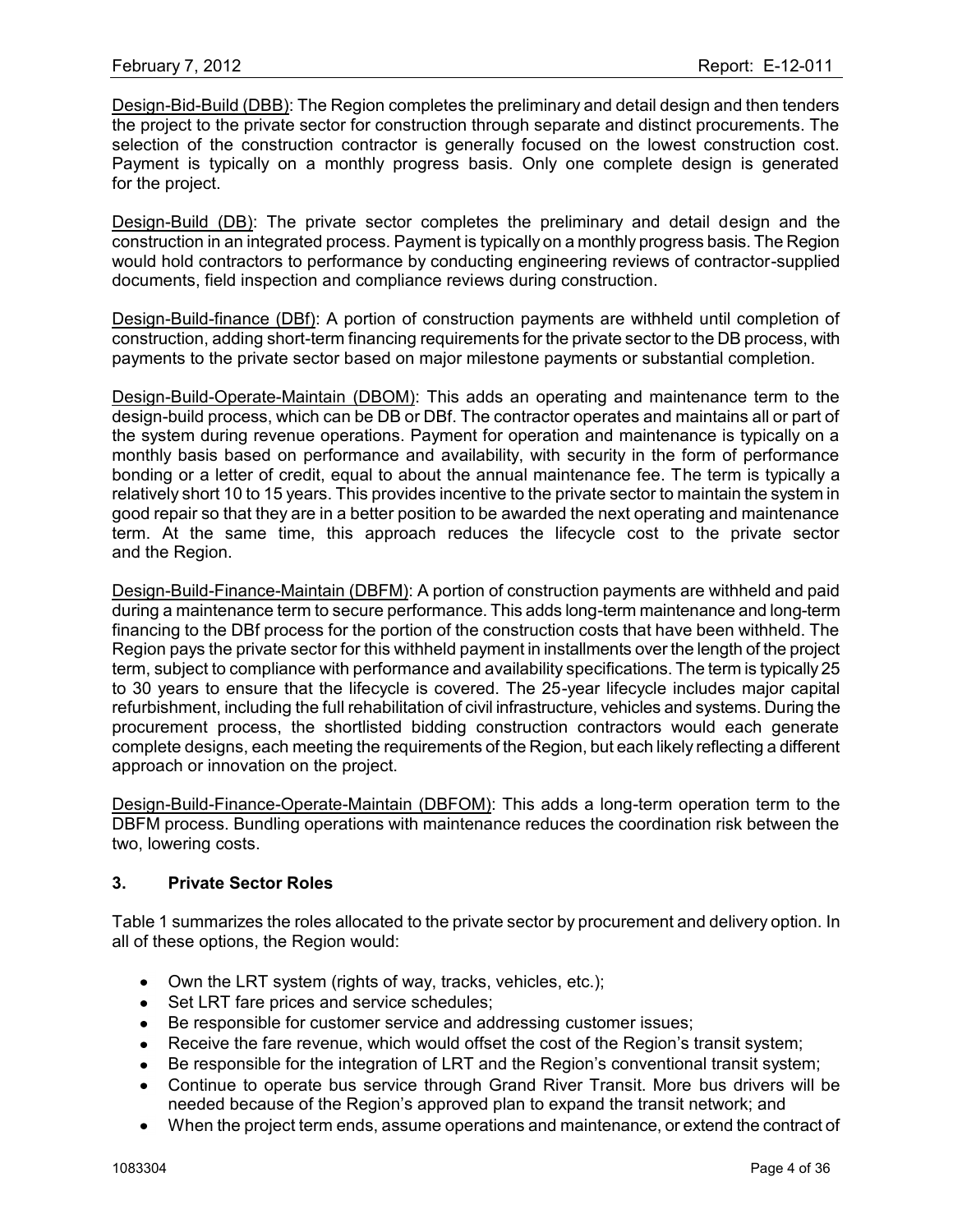the current private company, or find a new private company to operate and maintain the LRT system.

|                                          | <b>DBB</b> | DB | <b>DBOM</b> | <b>DBf</b> | <b>DBFM</b> | <b>DBFOM</b> |
|------------------------------------------|------------|----|-------------|------------|-------------|--------------|
| Preliminary design                       |            | Χ  | Х           | Х          | Χ           | Х            |
| Detail design                            |            | х  | Х           | х          | X           | Х            |
| Design and construction co-ordination    |            | Х  | Х           |            | X           | Х            |
| Construction                             | Χ          | χ  | Х           |            | X           | Χ            |
| Maintenance                              |            |    | Х           |            | Χ           | Χ            |
| Lifecycle (major capital refurbishment)  |            |    |             |            | Χ           | Χ            |
| Operations                               |            |    | Χ           |            |             | Х            |
| Operation and maintenance integration    |            |    | Х           |            |             | Х            |
| Short-term financing during construction |            |    |             | Х          | Χ           | Х            |
| Long-term financing                      |            |    |             |            | χ           | x            |

### **Table 1: Roles allocated to Private Sector by Procurement and Delivery Option**

## **4. Evaluation Criteria for Procurement and Delivery Options**

The evaluation criteria for procurement and delivery options provide conflicting measures that must be balanced to find the best option for the Region. The evaluation criteria include:

- project cost;
- level of funding contributions from senior government;
- the Region's experience to fill the roles that could possibly be allocated to the private sector (does the Region have the experience to perform the roles required for the different options);
- incentives for private sector innovation and performance, including quality of product and service over the lifecycle;
- transfer of appropriate risks from the Region to the private sector that the private sector can best price and mitigate or manage e.g. construction cost overruns. The transfer of risk is also tied to incentives for performance in terms of on-time construction and long-term operational performance, including a consideration of the related performance security upon which the Region can rely; and
- operational and expansion flexibility in the long term.

Appendix A includes a comparison of the pros and cons associated with the procurement and delivery options.

### **5. Value for Money Assessment**

With the assistance of Deloitte, staff undertook an assessment of the procurement and delivery options listed in Section 2, to provide a relative comparison of the value for money (VFM) for each option and of project terms of 15, 25 and 30 years. Appendix B contains a report from Deloitte on the analysis of alternative procurement approaches.

In 2008, the Region held a risk workshop to assess the key risks inherent in the rapid transit project for various delivery options, the potential impact to the Region, and the role that the private sector could play in assuming and/or mitigating the project risks to the Region. Appendix C contains an excerpt, the detailed LRT results, from the RT Initiative Risk Workshop Final Report. The risks identified in Appendix C form the basis for the types of risks considered in the VFM analysis.

The VFM considers the risk-adjusted cost of each option, in comparison to the "baseline" traditional option of DBB. The comparison includes capital, operating and maintenance costs, in net present value. The analysis considers not only the cash flows under each option, but also the risks retained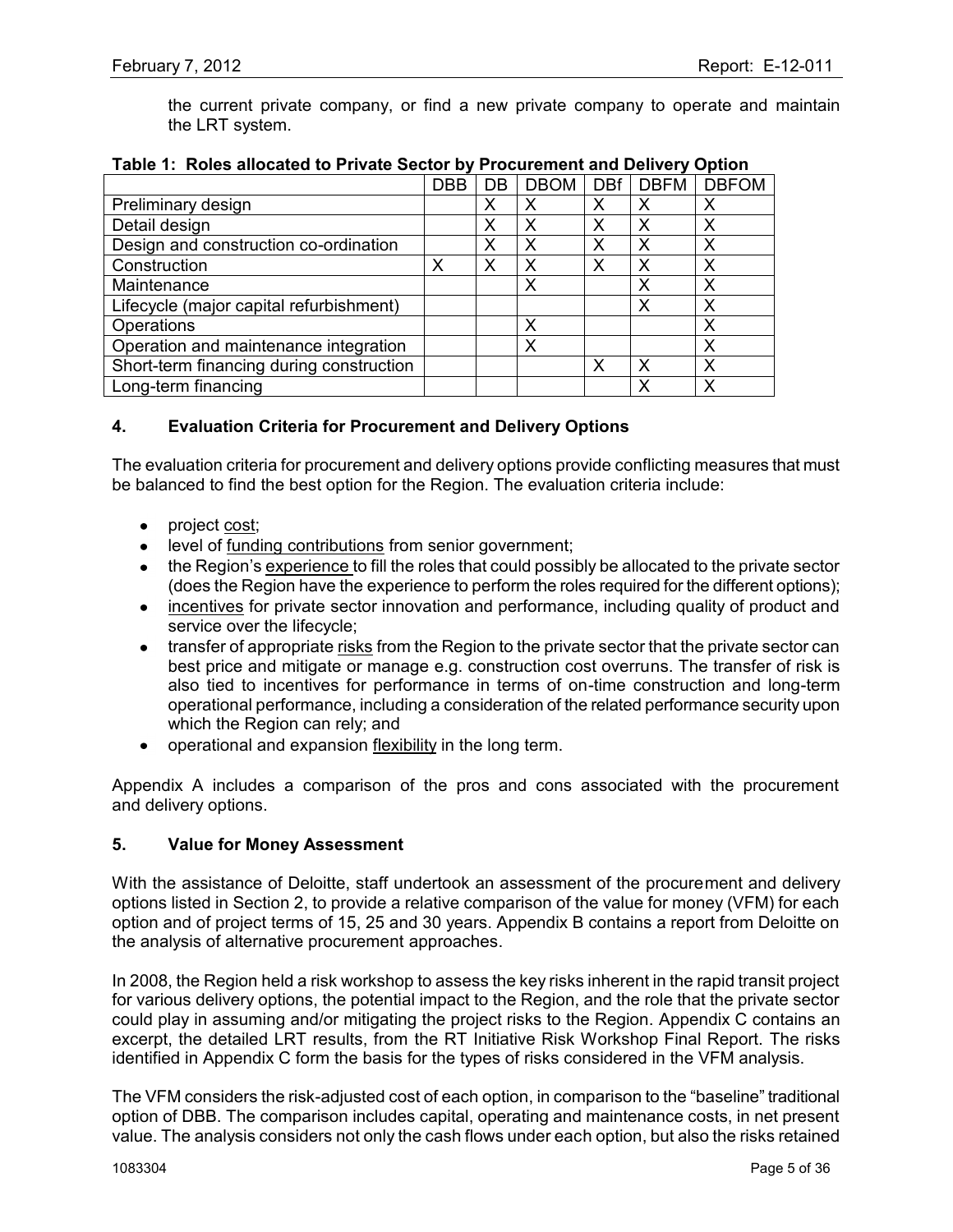by the Region. The analysis considers the probability of the risk occurring and the impact that the risk would have on the Region, and assigned a monetary value to each risk.

The VFM analysis demonstrates that the DBFOM option results in the best VFM for the Region, in comparison to the baseline traditional DBB option. This result was driven by the fact that under the DBFOM option, the Region transfers considerable risks to the private sector. Other options provided less VFM for the Region, because these options involved less risk transfer to the private sector.

The Region obtains incremental value as it transfers risk and responsibility to the private sector. Specifically:

- Under the DB option, the Region obtains some incremental value over the baseline DBB, by bundling together design and construction responsibility and transferring these risks to the private sector;
- Under the DBf option, the Region obtains greater value by not only bundling together and  $\bullet$ transferring design and construction risk to the private sector, but also by securing performance through withholding payment until completion of construction and requiring the private sector to finance a portion of the project (the "f");
- Under the DBOM option, the Region obtains value by bundling together design, construction, and long-term operations and maintenance responsibility and transferring these risks to the private sector;
- Under the DBFM option, the Region obtains incremental value by bundling together design, construction, and long-term maintenance responsibility and securing performance by withholding a portion of payment to the private sector, requiring the private sector to finance a portion of the project over the project term; and
- Under the DBFOM option, the Region obtains the greatest value by bundling together design, construction, and long-term maintenance along with operations responsibility, and securing performance by withholding a portion of payment to the private sector, requiring the private sector to finance a portion of the project over the project term.

Staff also reviewed and evaluated why the VFM assessment for DBFOM resulted in savings over the traditional approach and the most savings of all the options considered. With DBFOM, the cost of financing is higher because the cost of private sector financing is higher than public financing. However, the Region benefits from transferring design, construction, operating and maintenance risks to the private sector. As well, DBFOM introduces efficiencies from integrating the design, construction, operating and maintenance processes, and because of the incentives introduced by the private sector having money at risk based on their performance. The benefits of the risk transfer and efficiencies due to integration are expected to more than offset the higher cost of financing, resulting in VFM savings.

Recent industry observations also show that, on many DBFM and DBFOM projects, competitive pressures as well as innovations introduced by private sector bidders have resulted in private sector bidders coming forward with construction costs that are significantly below the public sector"s original cost estimates. For example, in the recent Canada Line, Vancouver DBFOM, the private sector was able to build a longer LRT line than anticipated because of innovations introduced by the private sector. Therefore, there is some evidence that the DBFOM model can provide actual cost savings.

The VFM assessment was prepared by Deloitte using standard industry methodology. Deloitte has confirmed that the results of the VFM assessment are logical, and in line with VFM results for other comparable projects in Canada. The VFM assessment will be re-run, in accordance with standard industry practice, at critical points during the project procurement to re-confirm the results and ensure that the chosen delivery option still provides VFM. These points in time generally include: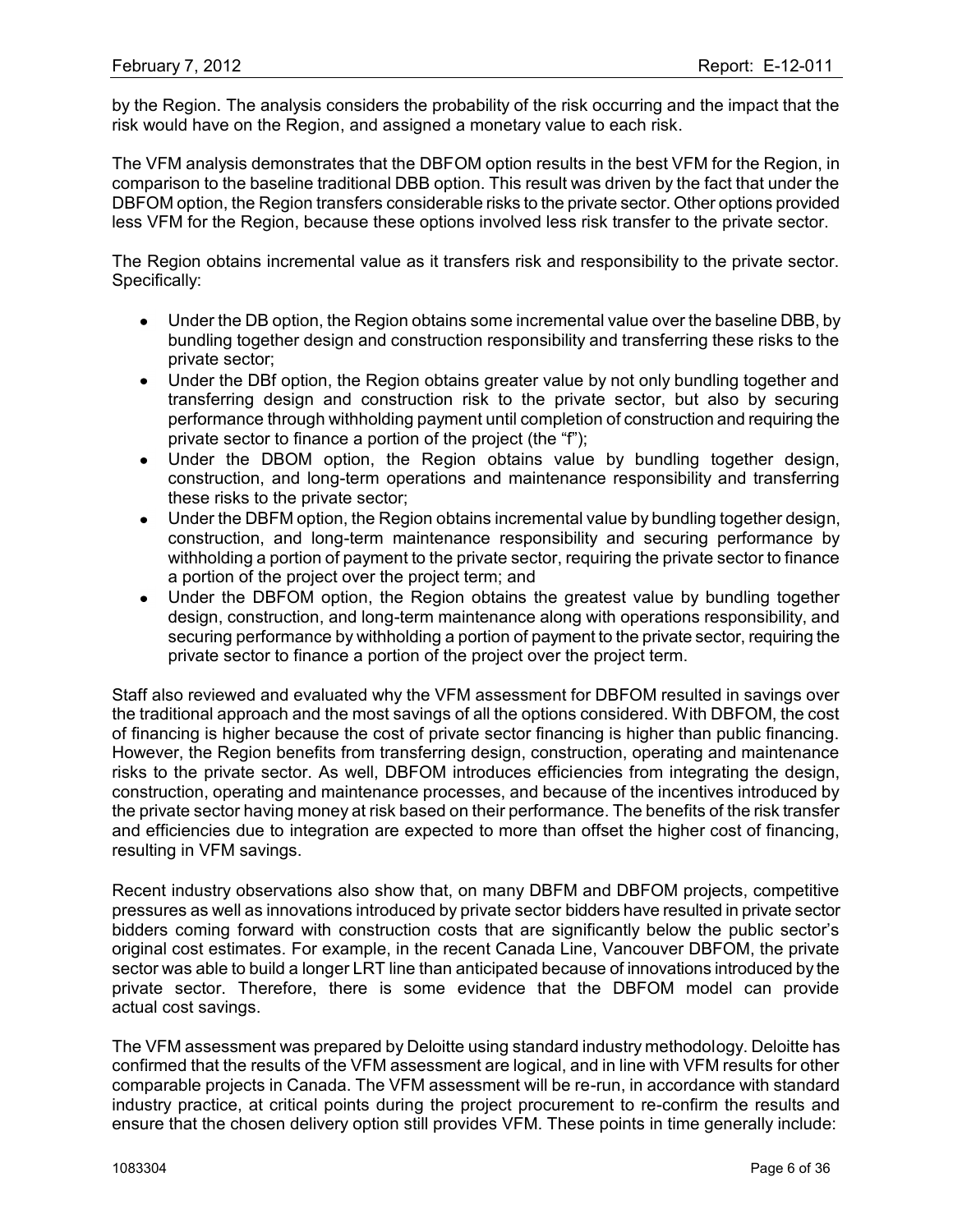- Prior to release of the request for qualifications;
- Prior to release of the request for proposals;
- Immediately prior to bid submission;
- Prior to selecting a preferred bidder; and
- Following financial close of the project.

Although some aspects of the VFM assessment may change over time, for example because of changes in financial markets or updated project information, it is expected that the overall result – indicating that DBFOM provides the best VFM – will remain consistent.

## **6. Project Term**

The VFM analysis considered the optimal length of the project term, which is the term of the contract with the private sector – 15, 25, or 30 years. The analysis indicated that, for the DBFOM option, a 30-year project term is optimal because it allows the Region to best transfer risks related to longterm lifecycle maintenance. In other words, the 30-year term best provides incentive to the private sector to build the system to last, because the private sector takes responsibility for maintaining and operating the system for 30 years.

However, the Region must also consider operational and expansion flexibility in the long term. Staff have identified that the DBFOM option may constrain the choices for LRT integration with Grand River Transit and for who would maintain and/or operate Stage 2 LRT. In addition, the public has raised concerns about the private sector operating the LRT system and providing poor service compared to a system operated by Regional staff, about the Region being able to control operations, about the Region being locked into a long-term operations contract, and about potential service disruptions because of labour issues.

The public concerns are mitigated by the Finance component of the DBFOM option because the private sector would be paid based on its performance. The Region receives the fare revenue and the private sector is paid for its operations and maintenance and its financial investment based on the performance standards in the contract. If the private sector does not perform to the standards set in the contract, it does not get paid. For example, this would provide a strong incentive for the private sector to avoid a lengthy labour/service disruption.

In addition, the above concerns may be mitigated by carving out separate, short-term operating agreements with the private sector (5-10 years), such that a new operator can be competitively procured at an appropriate time to operate the system. For example, Operations could be brought into the DBFOM contract starting with 10 years with 5 years renewable, giving the ability to terminate the Operations contract after 10 years but keeping the option to continue the Operations contract for up to 30 years. The Region may also retain the right to terminate the operations services under the main DBFOM agreement, for example with one year"s notice, and procure a new operator for the system. There may be a number of options available to the Region to best balance the benefits of DBFOM, while maintaining operating flexibility. Staff will review and evaluate these further and report back to Council.

# **7. Recommended Procurement and Delivery Option**

Staff recommend DBFOM as the procurement and delivery option for Stage 1 LRT, with a 30-year project term for the long-term Finance and Maintain components, subject to confirmation by the provincial and federal governments that they will maintain their rapid transit funding commitments with the DBFOM option (currently provincial and federal staff have indicated that use of a DBFOM option would not jeopardize the funding). Staff propose to report back to Council with initial and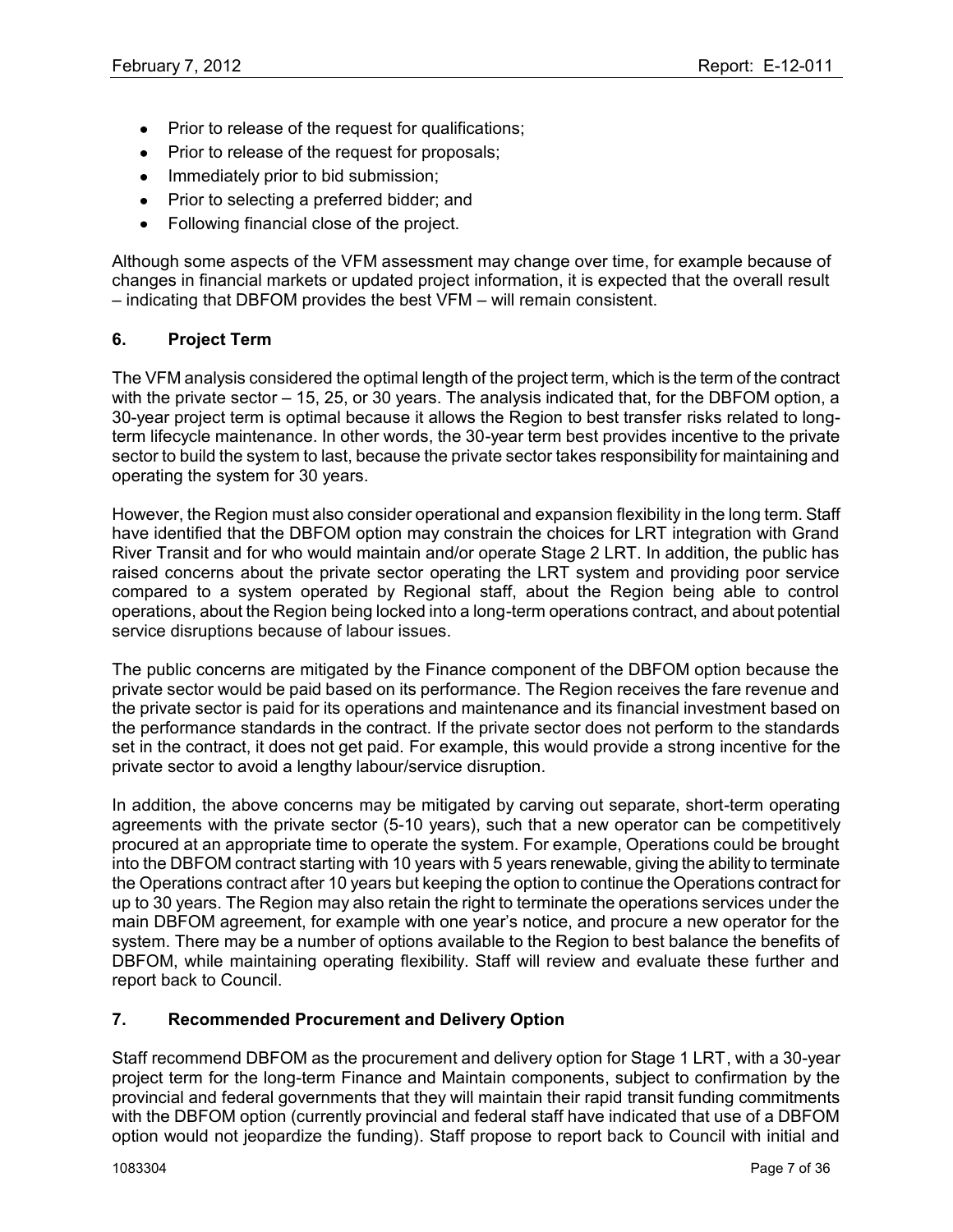renewable project terms for the Operate component of the procurement and delivery option, to balance the benefits of DBFOM with operational and expansion flexibility.

During the DBFOM procurement process, the shortlisted DBFOM teams would each generate designs to meet the requirements of the Region, and each provide a DBFOM proposal with a fixed price to design and construct and then operate and maintain the Stage 1 LRT for the project term. The successful DBFOM team would complete the preliminary and detail design and the construction followed by operation and maintenance, in an integrated process. The Region would withhold a portion of construction payments and pay the private sector for this withheld payment in installments over the project term, subject to compliance with performance and availability specifications. A private sector lender would be required to provide short-term financing during construction and longterm financing for withheld payments over the project term. The DBFOM team would be responsible for lifecycle costs (major capital refurbishment) during the project term.

With DBFOM, over the length of the project term, a private company would:

- Design: complete detailed LRT design drawings and plans;
- Build: build LRT:
- Finance: obtain financing to pay its employees and other costs in advance of the Region"s installment payments. The Region would withhold part of the construction payment to the private company and pay it in installments when the contract requirements are met by the private company over the project term;
- Operate: manage the day-to-day operations of LRT, including supplying the operators to drive the light rail vehicles, keeping to the Region"s service schedule; and
- Maintain: look after LRT repairs and upkeep, including tracks and vehicles.

With DBFOM, the Region would:

- Own the LRT system;
- Set LRT fare prices and service schedules:
- Be responsible for customer service and addressing customer issues;
- Receive the fare revenue, which would offset the cost of the Region's transit system;
- Continue to operate bus service through Grand River Transit. More bus drivers will be needed because of the Region"s approved plan to expand the transit network; and
- When the project term ends, assume operations and maintenance, or extend the contract of  $\bullet$ the current private company, or find a new private company to operate and maintain the LRT system.

The DBFOM option offers the following:

- cost: Over the project term, the DBFOM option would cost less than the other procurement and delivery options. LRT design and construction could proceed at the same time, with significant time savings, better coordination and more efficient construction. The private company would have to deal with competitive pressure and answer to their lenders, so they would be inclined to provide a better value and a lower total project cost ensuring that the project is on time and on budget;
- funding contributions: Use of the DBFOM option would be subject to confirmation by the  $\bullet$ provincial and federal governments that they will maintain their rapid transit funding commitments with the DBFOM option (currently provincial and federal staff have indicated that use of a DBFOM option would not jeopardize the funding);
- experience: The private sector has more experience than the Region in designing and  $\bullet$ constructing an LRT system. They also have more experience with operating and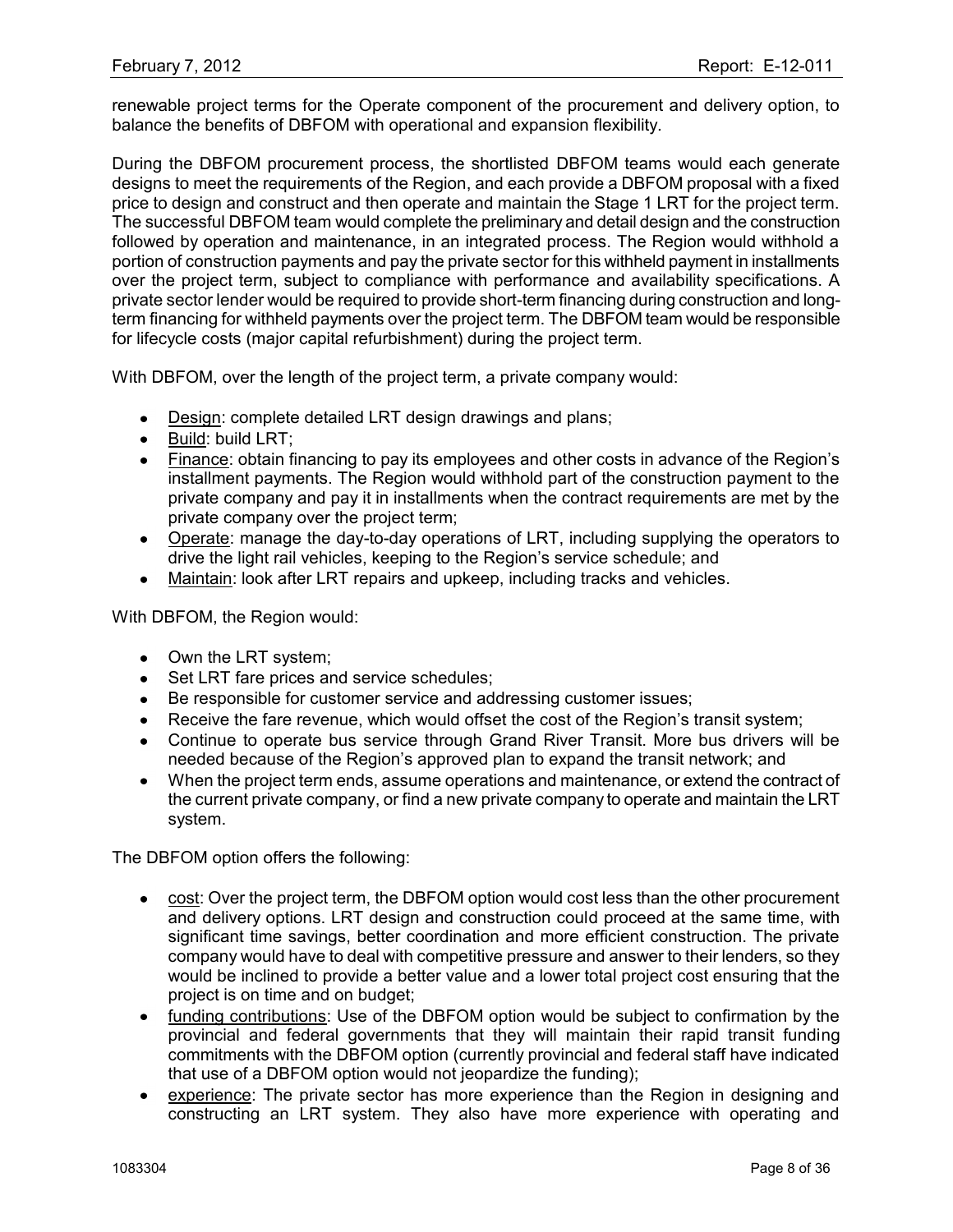maintaining an LRT system at start-up, and with providing trained and certified staff to operate the light rail vehicles;

- incentives: Payments and penalties based on performance would provide incentive for the  $\bullet$ private sector to complete the project on time and on budget. The payments and penalties would also apply to performance standards for operating and maintaining a high-quality LRT system over the long term. If the private company does not perform to the standards set in the contract, it would not get paid;
- risks: The Region would limit its risk by placing responsibility on the private sector. The Region monitors the service and holds back payments if the private company does not meet the contract performance standards. The DBFOM option would provide better accountability where performance may be related to either maintenance or operation because the same company would be responsible for both. Risks during commissioning, start up and initial operations and maintenance are significant and would be transferred to the private sector. DBFOM would also transfer lifecycle risks such as major vehicle and track maintenance to the private company. The Region would be responsible for those risks that it is best able to manage, such as fare setting and ridership risk; and
- flexibility: The DBFOM option may constrain the choices for LRT integration with Grand River Transit and for who would maintain and/or operate Stage 2 LRT and for general ongoing operation of the LRT. This may be mitigated by carving out separate, short-term operating agreements with the private DBFOM team (5-10 years), such that a new operator can be competitively procured at an appropriate time to operate the system. This would provide some certainty for the private DBFOM team on the length of the operating agreement and would allow the Region to review and implement different operations at shorter intervals. The Region may also retain the right to terminate the operations services under the main DBFOM agreement, and procure a new operator for the system or assume direct responsibility for the operations activities with Regional staff.

It should be noted that the Region has previously contracted out operations and maintenance to the private sector. The Region has successfully contracted out operations and maintenance of garbage and recycling collection, recycling sorting, and wastewater treatment plants. The Region retains ownership of facilities, sets user rates, establishes service and performance standards, and is responsible for customer service and addressing customer issues.

Appendix D contains questions raised by the public and answers to those questions, with respect to the recommended DBFOM procurement and delivery option for LRT.

### **8. Next Steps in the Rapid Transit Project**

Implementation of the rapid transit project is being done on an aggressive schedule. There are a number of key decision points and major milestones that will have to be met to maintain the schedule. Adherence to the aggressive project schedule is critical because delays to the project schedule have the potential to result in scope creep and increased costs. Staff anticipate that the next steps in the rapid transit project will include:

- February 2012: report on a memorandum of understanding with Infrastructure Ontario;  $\bullet$
- February 2012: report on a preferred general engineering consultant;
- March 2012: begin aBRT design;  $\bullet$
- May 2012: complete the TPA for Stage 1;  $\bullet$
- June 2012: finalize funding agreements with federal and provincial governments;  $\bullet$
- June 2012: begin aBRT construction;  $\bullet$
- October 2012: issue request for qualifications from potential DBFOM teams;  $\bullet$
- February 2013: shortlist qualified DBFOM teams;  $\bullet$
- February 2013: complete performance specifications and a draft project agreement;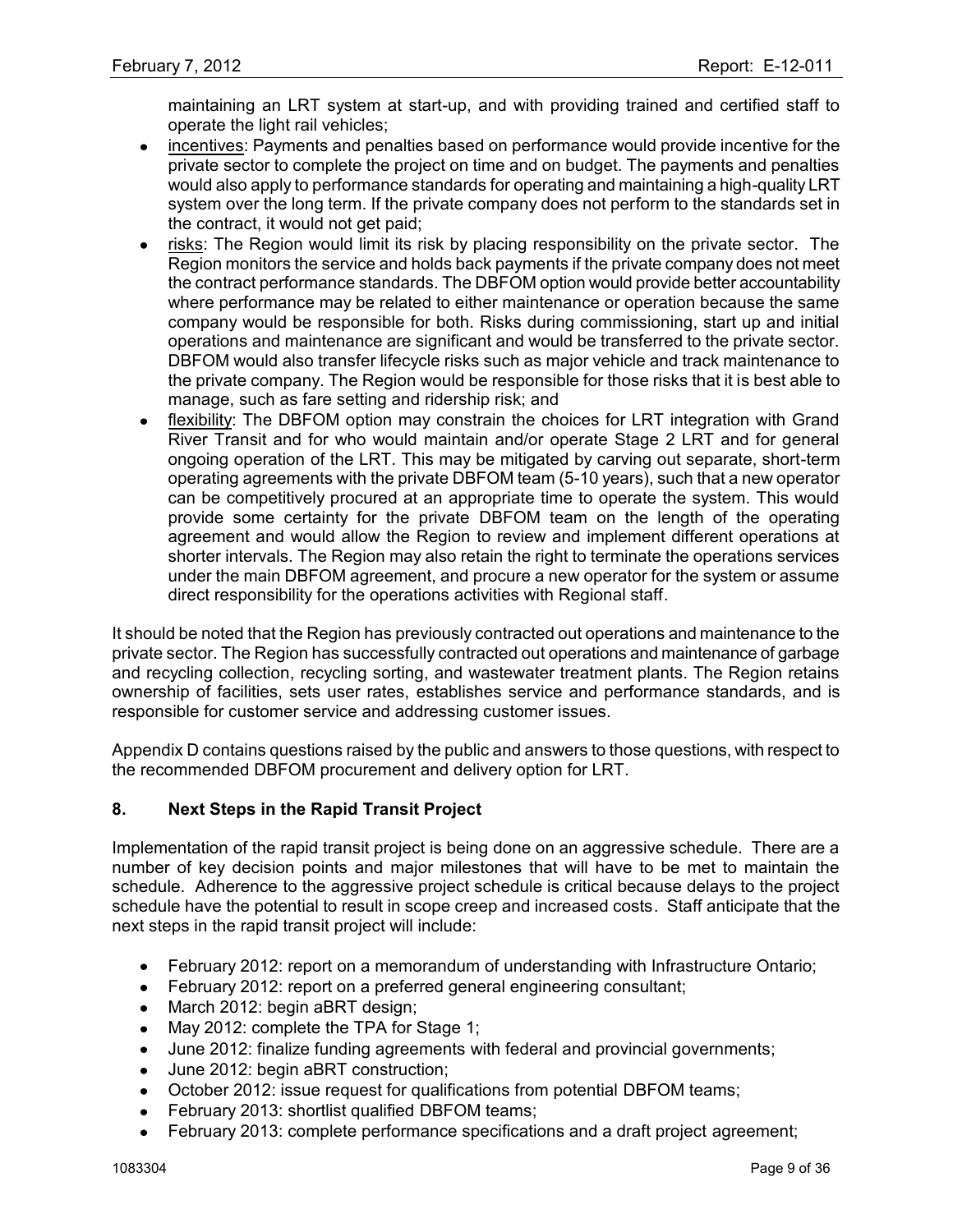- March 2013: issue request for proposals from shortlisted DBFOM teams;  $\bullet$
- January 2014: evaluate and select preferred DBFOM team;  $\bullet$
- May 2014: approve final agreement with the preferred DBFOM team;
- 2014: full implementation of aBRT;
- 2014: begin construction of LRT Stage 1;
- 2014: begin the TPA for LRT Stage 2; and
- 2017: complete construction and begin operation of LRT Stage 1.  $\bullet$

### **CORPORATE STRATEGIC PLAN:**

The report supports Focus Area 3.1 of Council"s Strategic Focus: Develop an implementation plan for light rail transit including corridor and station area planning.

#### **FINANCIAL IMPLICATIONS:**

The capital cost of Stage 1 of the rapid transit project is estimated to be \$818 million, in 2014 dollars. The Region"s portion of the capital cost is \$253 million. On June 15, 2011, Council approved the funding for the Region"s portion of the Stage 1 capital costs, subject to annual budget deliberations.

#### **OTHER DEPARTMENT CONSULTATIONS/CONCURRENCE:**

This report was prepared with input from Finance, from Planning, Housing and Community Services, from Transportation and Environmental Services, from Corporate Resources and from Human Resources.

#### **ATTACHMENTS:**

Appendix A – Comparison of Procurement and Delivery Options

Appendix B – Waterloo Light Rail Transit Project Analysis of Alternative Procurement Approaches Appendix C – RT Initiative Risk Workshop Final Report – Detailed LRT Results

Appendix D – Questions and Answers Regarding Procurement and Delivery of Light Rail Transit

**PREPARED BY:** *Nancy Button*, Acting Director, Rapid Transit

**APPROVED BY:** *Thomas Schmidt*, Commissioner, Transportation and Environmental Services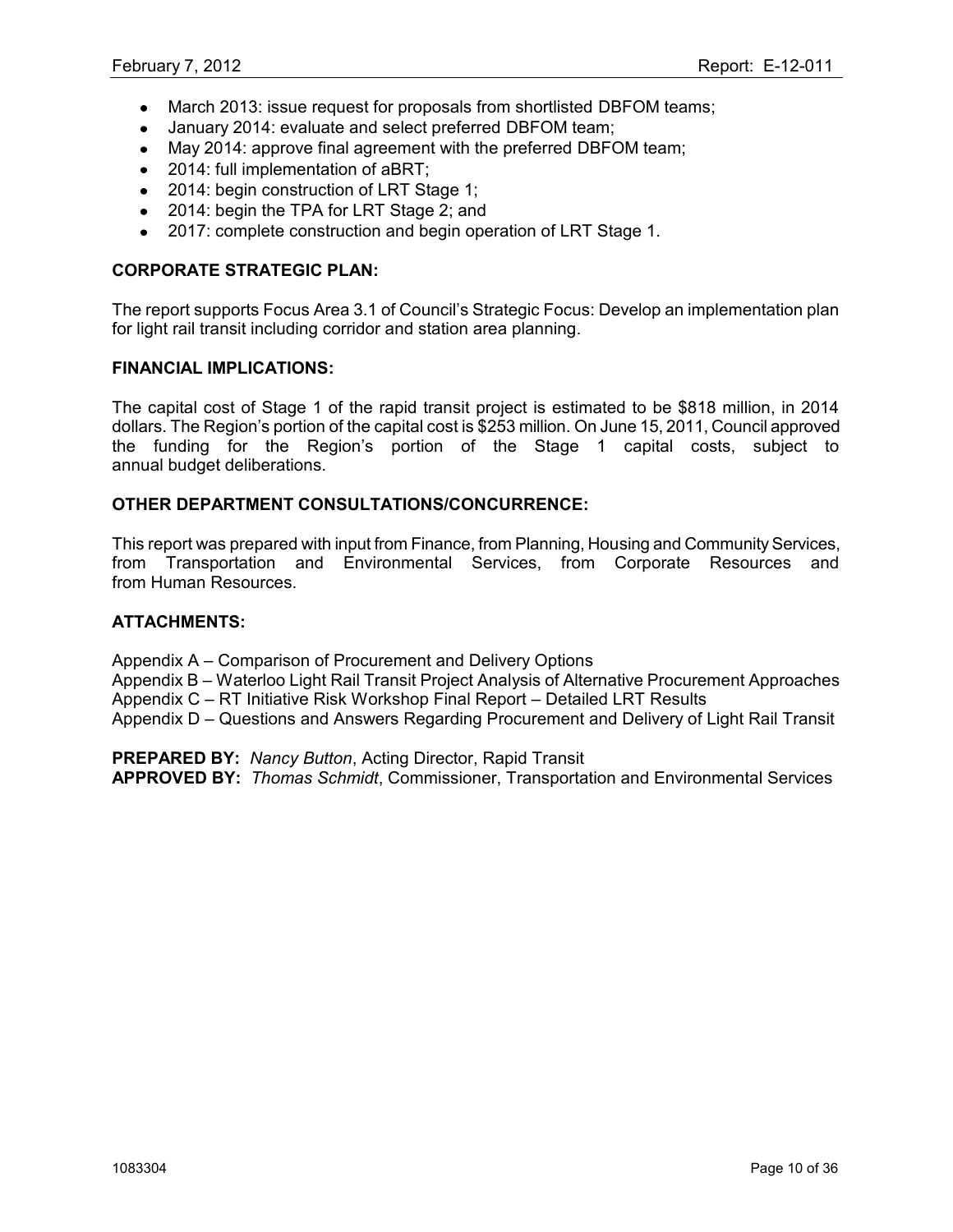# **Appendix A**

## **Comparison of Procurement and Delivery Options**

The most likely options for the procurement and delivery of the rapid transit project include:

- Design Bid Build (DBB);
- Design Build (DB);
- Design Build finance (DBf);
- Design Build Operate Maintain (DBOM);
- Design Build Finance Maintain (DBFM); and
- Design Build Finance Operate Maintain (DBFOM).

The procurement and delivery options are compared in a stepwise fashion starting with DBB and ending with DBFOM because each option contains all of the pros and cons of the previous option plus a step of added features.

## **DB compared to DBB:**

#### **Cons:**

• The Region has less control over the design process.

**Pros:**

- The private sector has more experience than the Region in designing and constructing a  $\bullet$ light rail transit (LRT) system.
- Combines design with construction. Design and construction can proceed at the same time, with significant time savings.
- Coordination efficiencies provide strong incentives for the private sector to design an LRT system that can be constructed efficiently.
- Less risk of implementing a less-than-optimal project.
- Less risk of change orders during construction because of design coordination issues.
- Lower net present value of Regional capital, operating and maintenance costs when the Region"s retained risks are included.

### **DBOM compared to DB:**

#### **Cons:**

Choices for who would maintain and/or operate any LRT expansion and choices for LRT  $\bullet$ integration with Grand River Transit would be impacted by private sector operation and maintenance of the first stage of the LRT system.

**Pros:**

- Provides for consideration of operations and maintenance costs during design and  $\bullet$ construction, which can introduce greater opportunities for cost savings through innovation, because the contractor will be responsible for operations and maintenance.
- Under a contract with defined performance standards, helps to ensure better initial construction quality and superior vehicle and system reliability.
- Transfers operations and maintenance risk to a corporate counterpart secured by a letter of credit and/or bonding, each of which is priced based on the annual fee.
- The private sector has more experience than the Region in maintaining and operating an LRT system at start-up.
- Greater experience to provide trained and certified staff to operate vehicles. Particularly for a small LRT system, it can be difficult to draw transit operators because it will be a smaller pool of operators and harder to schedule time off.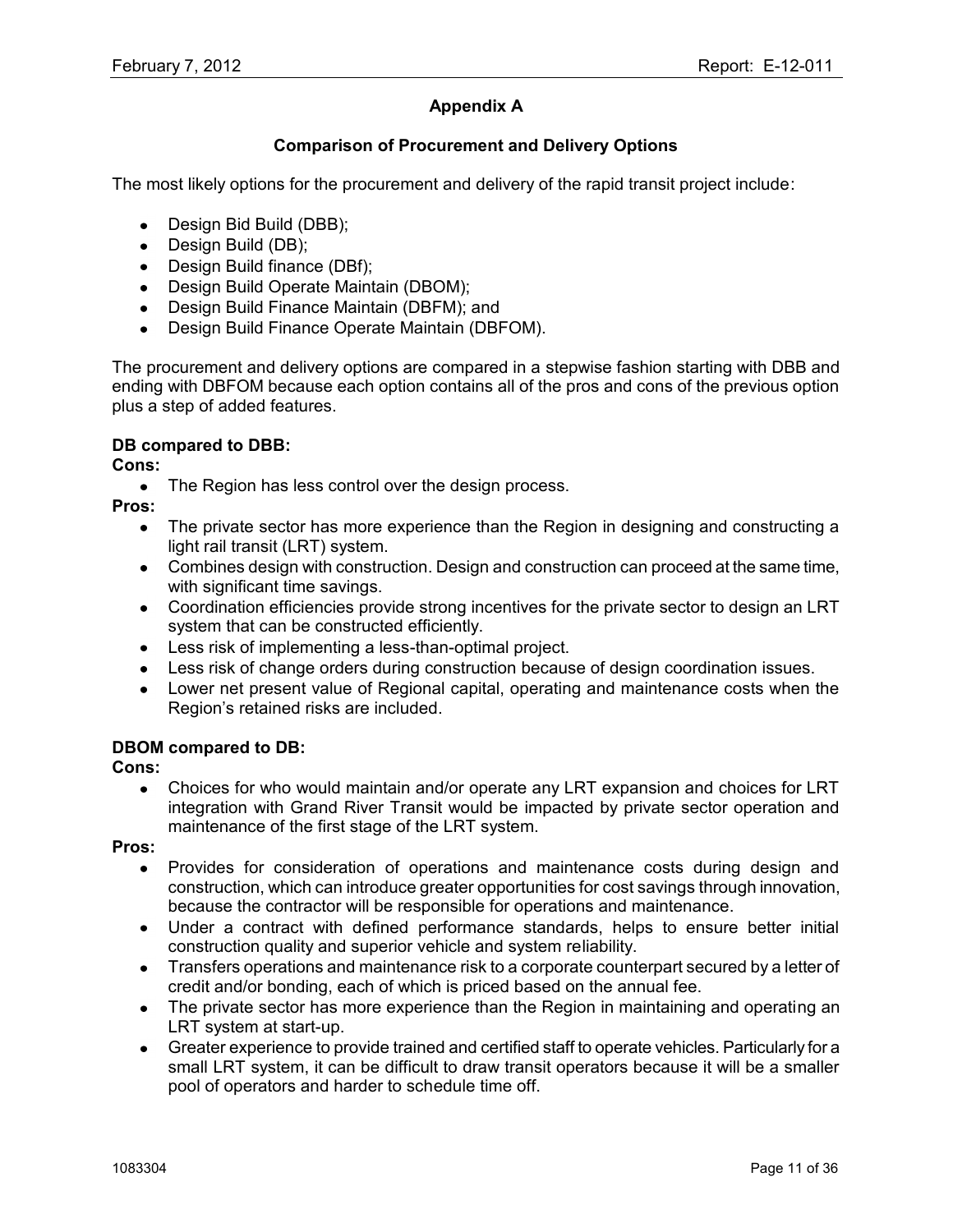## **DBf compared to DB:** All of the pros and cons of DB plus:

#### **Cons:**

• Higher capital cost to the Region because of risk transfer security in the form of the cost of private short-term financing during the construction period because the private sector"s borrowing costs are higher than the Region"s. The costs of short-term private financing may be mitigated by providing milestone payments during construction.

#### **Pros:**

- Less risk to the Region in design, procurement and construction because of higher discipline and up-front due diligence because of private sector financial risks. Less risk of ambiguities in the project legal documents that could lead to disagreements at a later stage.
- Full co-ordination and control by the private sector results in less risk of change orders because change orders are difficult to get in public-private partnerships (e.g. requires approval of lender and Region).
- Less risk of construction contractor defaults because, in public-private partnerships, the private sector (project equity sponsor and/or the lender) is responsible to replace the construction contractor.
- Strong incentive for the private sector to complete construction on schedule because of deferment of payment until completion of construction or major milestones.
- Lower net present value of Regional capital, operating and maintenance costs when the Region"s retained risks are included.

### **DBFM compared to DBf:** All of the pros and cons of DBf plus:

### **Cons:**

- Highest capital cost to the Region because of the cost of private long-term financing during the term of the project.
- Choices for who would maintain any LRT expansion would be impacted by private sector maintenance of the first stage of the LRT system.
- May cause integration issues between maintenance and operational components.

#### **Pros:**

- The financing component gives strength to the contractual obligations; the contractor is less likely to default on their contractual obligations if the project goes poorly.
- Strong incentives for on-time and on-budget delivery, because late delivery results in higher financing costs and erodes private sector returns;
- Liquid performance security in the form of deferred payment;
- Long-term capital providers will monitor private sector performance. The lender is introduced between the equity sponsor (e.g. builder) and the Region and many of the lender"s interests are aligned with those of the Region.
- Fixed maintenance costs for the term of the project, which are locked in during the bid process and require the consideration of lifecycle cost efficiencies as part of the design build process.
- The private sector has more experience than the Region in maintaining an LRT system at start-up.
- The longer project term (25 to 30 years) introduces a strong incentive for the private sector  $\bullet$ to meet maintenance standards through payments and penalties based on system performance and availability and introducing opportunities for innovation, and result in an LRT system in good working condition at the end of the project term.
- Lower net present value of Regional capital, operating and maintenance costs when the Region"s retained risks are included.
- During the procurement process, the shortlisted bidding construction contractors would each generate complete designs, each meeting the requirements of the Region, but each likely reflecting a different approach or innovation on the project. This would provide the Region with some flexibility in evaluating the bids, other than lowest cost of construction, because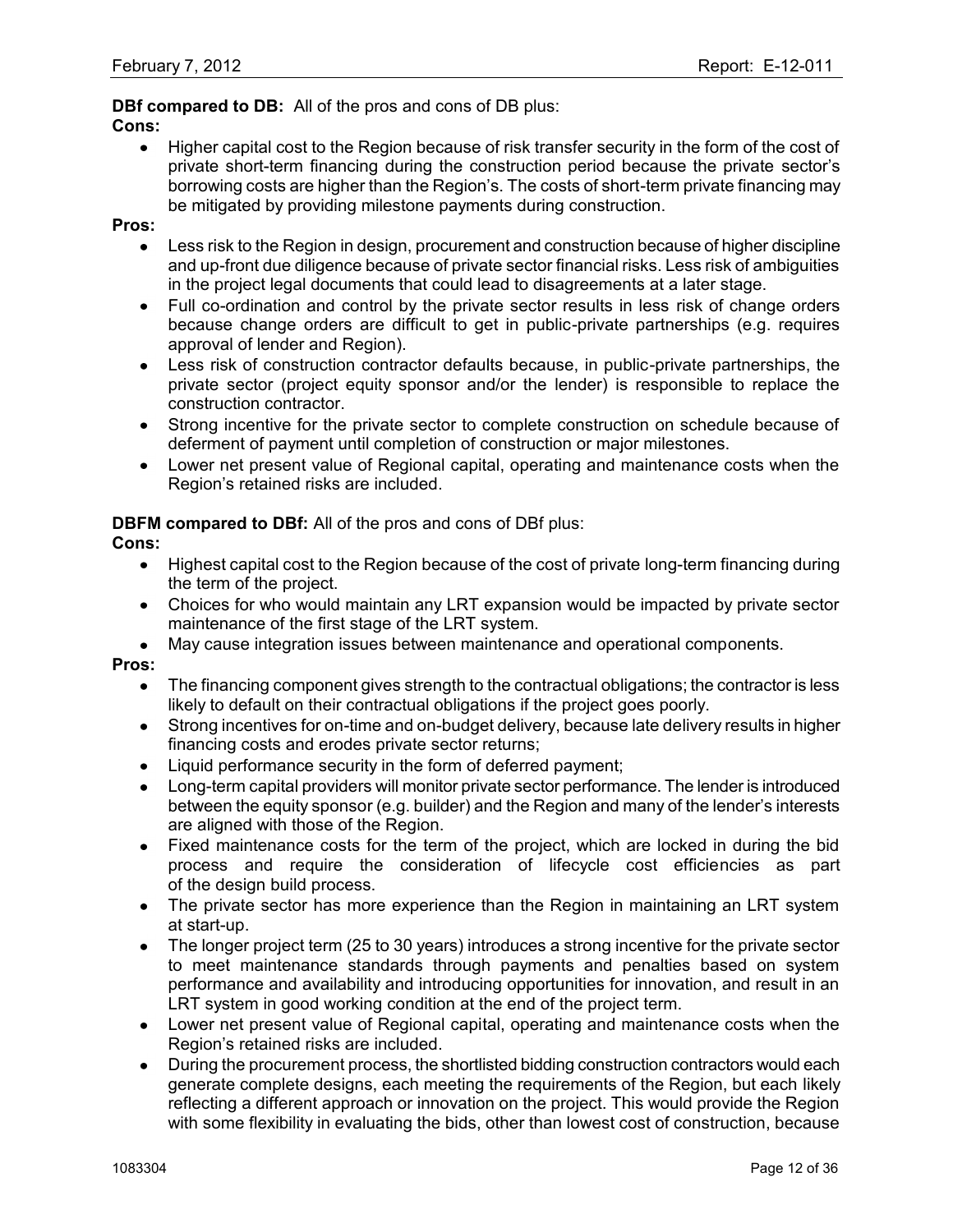these innovations would be reflected in the project cost (construction and maintenance costs).

#### **DBFOM compared to DBFM:** All of the pros and cons of DBFM plus: **Cons:**

Choices for LRT integration with Grand River Transit and for who would operate any LRT expansion would be impacted by private sector operation of the first stage of the LRT system.

**Pros:**

- The private sector has more experience than the Region in operating an LRT system  $\bullet$ at start-up.
- Greater experience to provide trained and certified staff to operate vehicles. Particularly for a small LRT system, it can be difficult to draw transit operators because it will be a smaller pool of operators and harder to schedule time off.
- Strong incentive for the private sector to meet operational service standards through payments and penalties based on system performance and availability.
- Better accountability where performance and availability issues may be related to either maintenance or operation (no integration issues between operations and maintenance).
- Greater long-term asset quality.
- Lowest net present value of Regional capital, operating and maintenance costs when the Region"s retained risks are included.
- Design innovations would be reflected in the total project cost (construction, operation  $\bullet$ and maintenance).

#### **Project term:**

The options that include long-term financing (DBFM and DBFOM) have a project term that defines the length of period over which the project is financed by the private sector. The project term could range from 15 to 25 or 30 years. The impacts of the project term include:

- The capital cost to the Region increases with the length of the project term because of the cost of private long-term financing over that term.
- Maintenance risk is reduced with a longer project term. A longer project term of 30 years  $\bullet$ more than covers one full lifecycle so that significant rehabilitation and replacement occurs within the project term. The 25-year lifecycle includes major capital refurbishment, including the full rehabilitation of civil infrastructure, vehicles and systems.
- A longer finance period results in a lower net present value of Regional capital, operating and maintenance costs when the Region's retained risks are included, principally because of the transfer of lifecycle risks.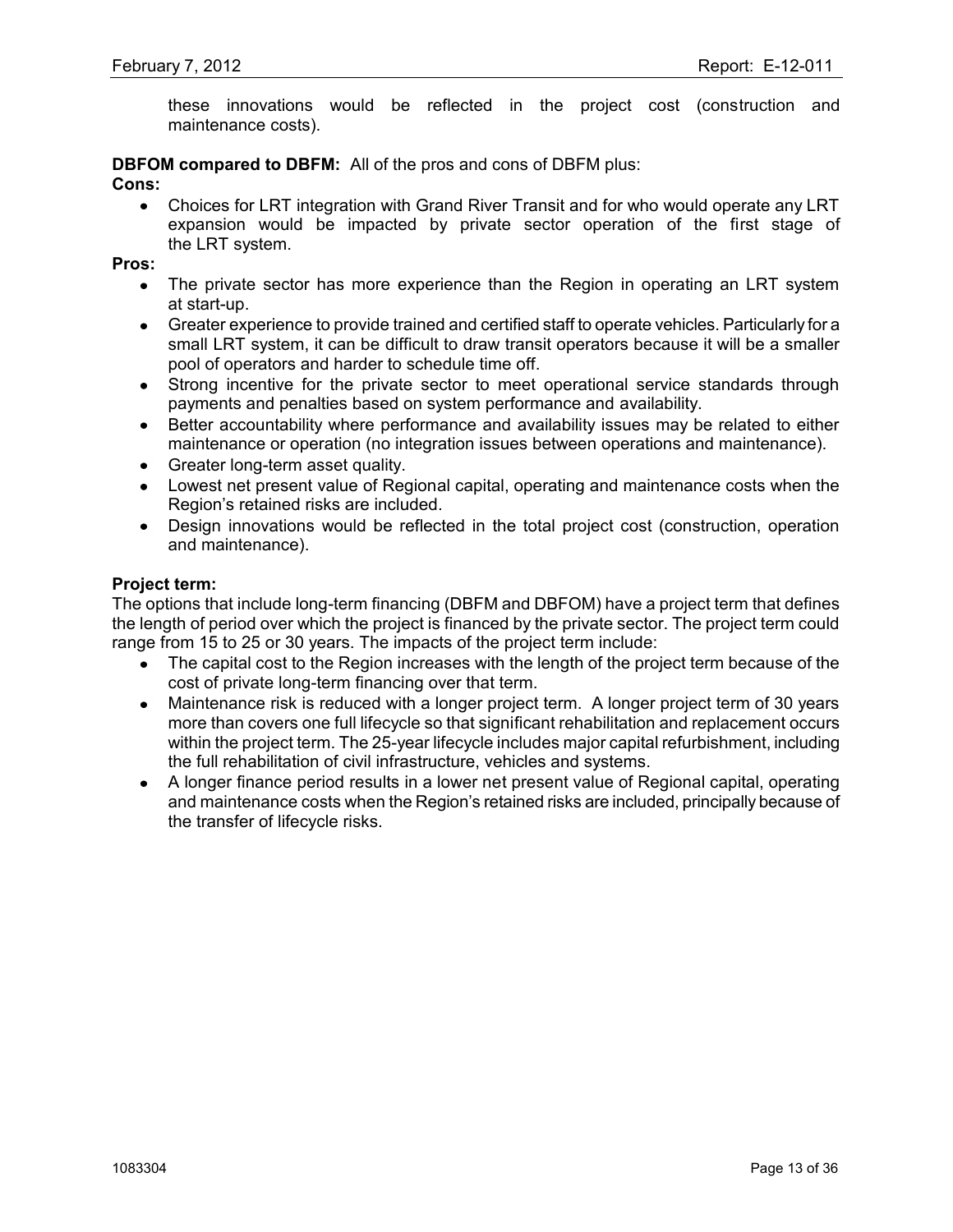# **Appendix B**

**Waterloo Light Rail Transit Project Analysis of Alternative Procurement Approaches**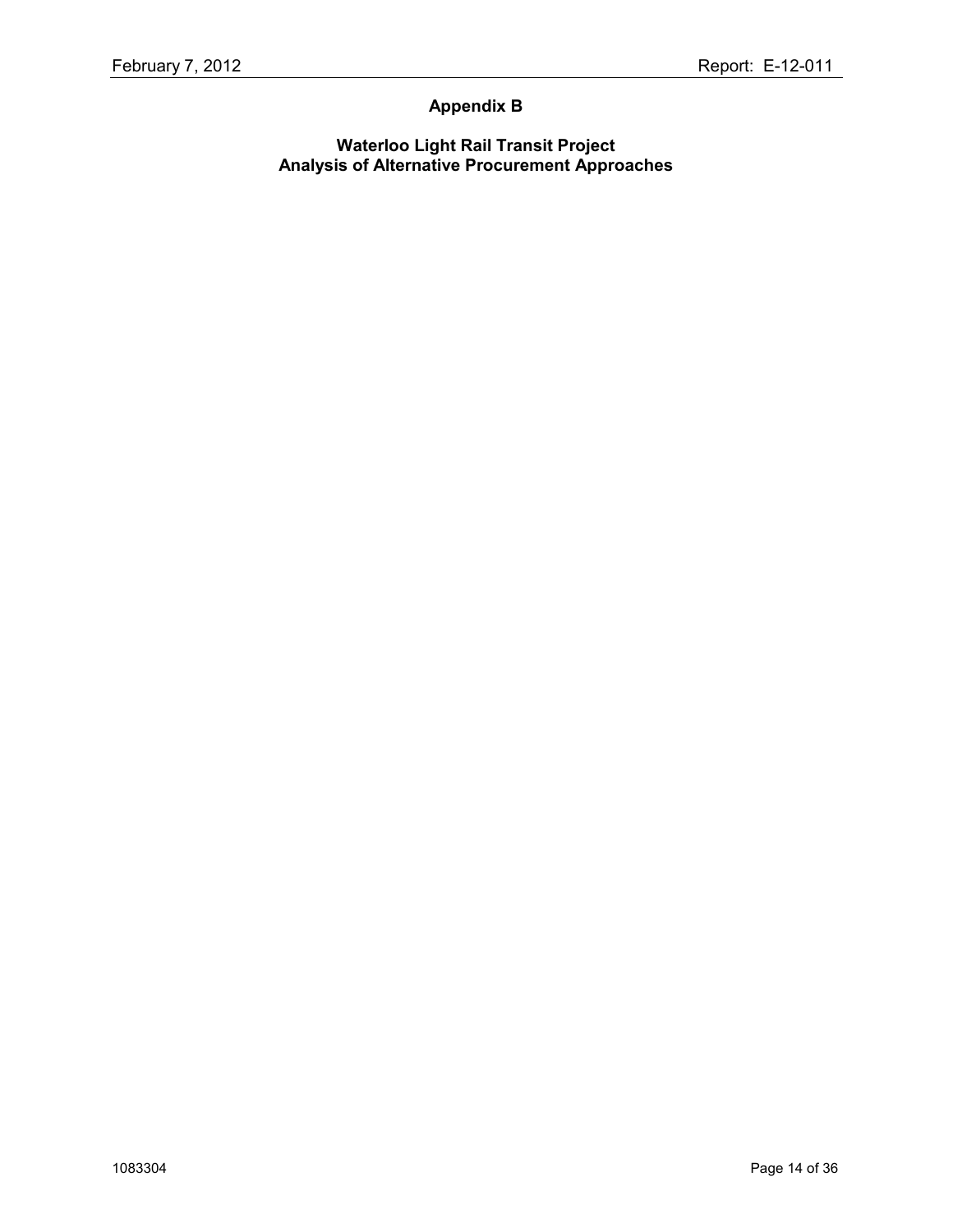# Deloitte.

# Waterloo Light Rail Transit Project Analysis of Alternative Procurement Approaches

**January 2012**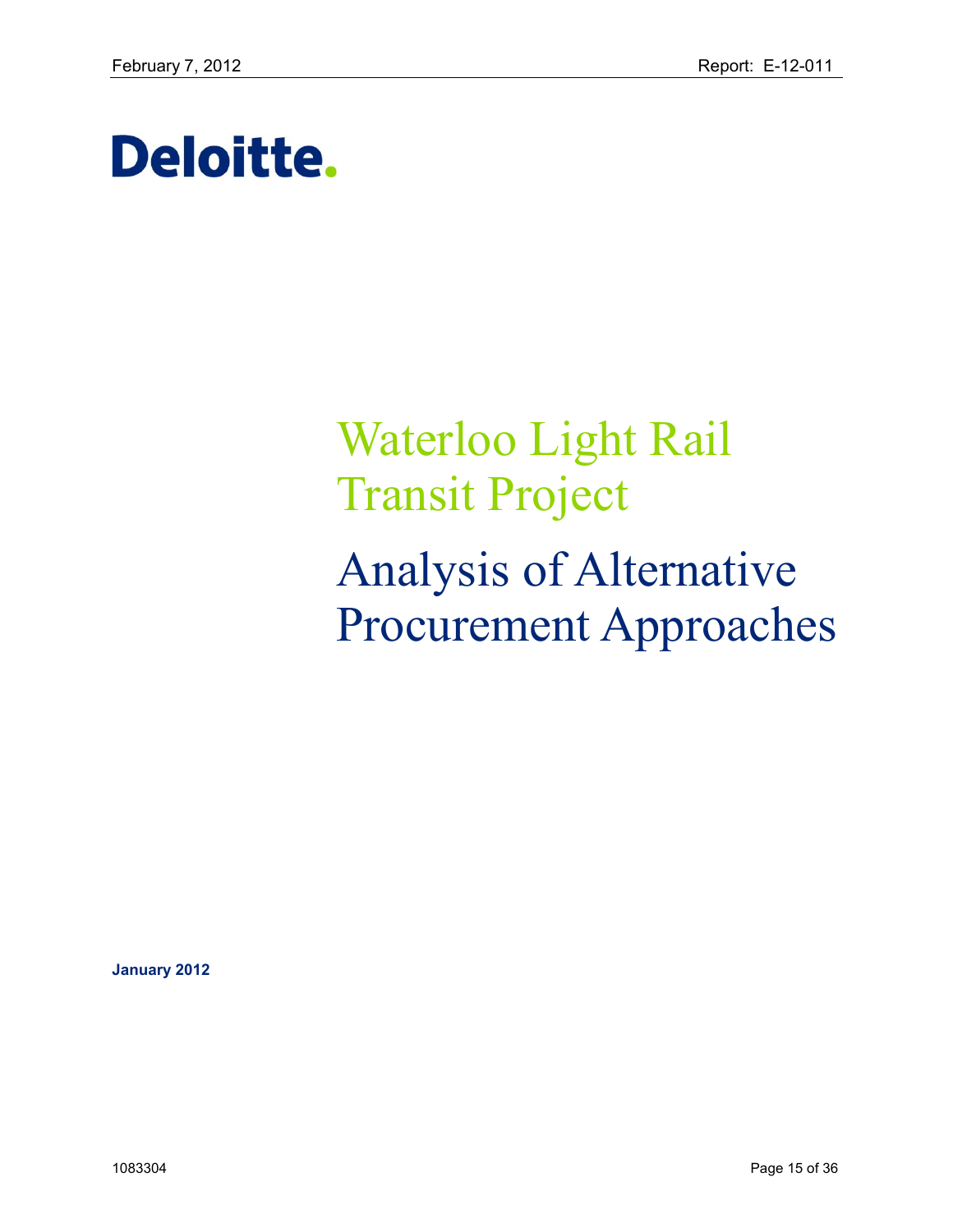## **Background**

In June 2003, Regional Council unanimously adopted the [Regional Growth Management](http://rapidtransit.region.waterloo.on.ca/regional-growth-management-strategy.html)  [Strategy](http://rapidtransit.region.waterloo.on.ca/regional-growth-management-strategy.html) (RGMS), a long-term strategic framework that identifies where, when and how future residential and employment growth will be accommodated. The RGMS identified rapid transit as one of the key catalysts to support downtown revitalization and control urban sprawl in the region. Following completion of technical studies and initiation of the Rapid Transit Environmental Assessment, in June of 2009 Regional Council approved light rail transit (LRT) as the preferred technology for a rapid transit system for the Region of Waterloo.

Regional staff carried out a review of 11 rapid transit implementation options, which included study of various technology, route, and phasing alternatives, as well as extensive public input. Staff presented a recommended rapid transit implementation option to Regional Council on June 15, 2011, which included as its first stage 19 km of LRT from Conestoga Mall to Fairview Park Mall and 17 km of adapted bus rapid transit (aBRT) from Fairview Park Mall to the Ainslie Street Terminal. Regional Council approved this implementation option and directed staff to complete an evaluation of project procurement and delivery options, including the role of Infrastructure Ontario (IO), with the goals of maximizing project innovation and quality, leveraging private sector expertise, and managing risks to the Region of Waterloo and taxpayers.

Accordingly, Regional staff have reviewed a spectrum of project procurement and delivery options ("options" or "models") for the LRT project, many of which can be described as publicprivate partnership approaches. Each option embodies a different allocation of roles and responsibilities between the public and private sectors for delivery of the system. The options being considered are: Design-Bid-Build (DBB), Design-Build (DB), Design-Build-finance (DBf), Design-Build-Operate-Maintain (DBOM), Design-Build-Finance-Maintain (DBFM) and Design-Build-Finance-Operate-Maintain (DBFOM). Staff have considered and evaluated the risks and benefits associated with the various options, and have identified Design-Build-Finance-Operate-Maintain (DBFOM) as the preliminary preferred option. Staff plan to present a report to the Planning and Works Committee recommending DBFOM as the preferred option, in February 2012.

Staff has also determined that implementation of the DBFOM option will require the Region to engage assistance to provide procurement coordination and transaction management services. Staff discussions with IO have confirmed that IO is interested in having a role with respect to the procurement of the Region"s LRT project. Pending successful negotiations with IO, staff will bring a report to the Planning and Works Committee in early 2012 for Council approval of a Memorandum of Understanding to engage IO.

The purpose of this report is to provide additional background on public-private partnership approaches to infrastructure development. In particular, this report will focus on the project procurement and delivery options reviewed by the Region, specifically DBFOM, and will illustrate the value that the DBFOM approach is expected to bring to the Region.

#### **Overview of Public-Private Partnership (PPP) and Alternative Financing and Procurement (AFP) Models**

The term "public-private partnership" or PPP is a general term used to describe an approach to the procurement and delivery of a public infrastructure project that involves the private sector assuming a major portion of the risks relating to the project and often providing financing for the capital costs of the project. In Ontario, the term "Alternative Financing and Procurement" (AFP) is used to describe a group of specific procurement and delivery models used in the Province of Ontario that are based on PPP concepts, including transfer of risk to the private sector and use of private sector project finance. The AFP models maintain public ownership and control of infrastructure at all times. The specific procurement and delivery models used in the Province of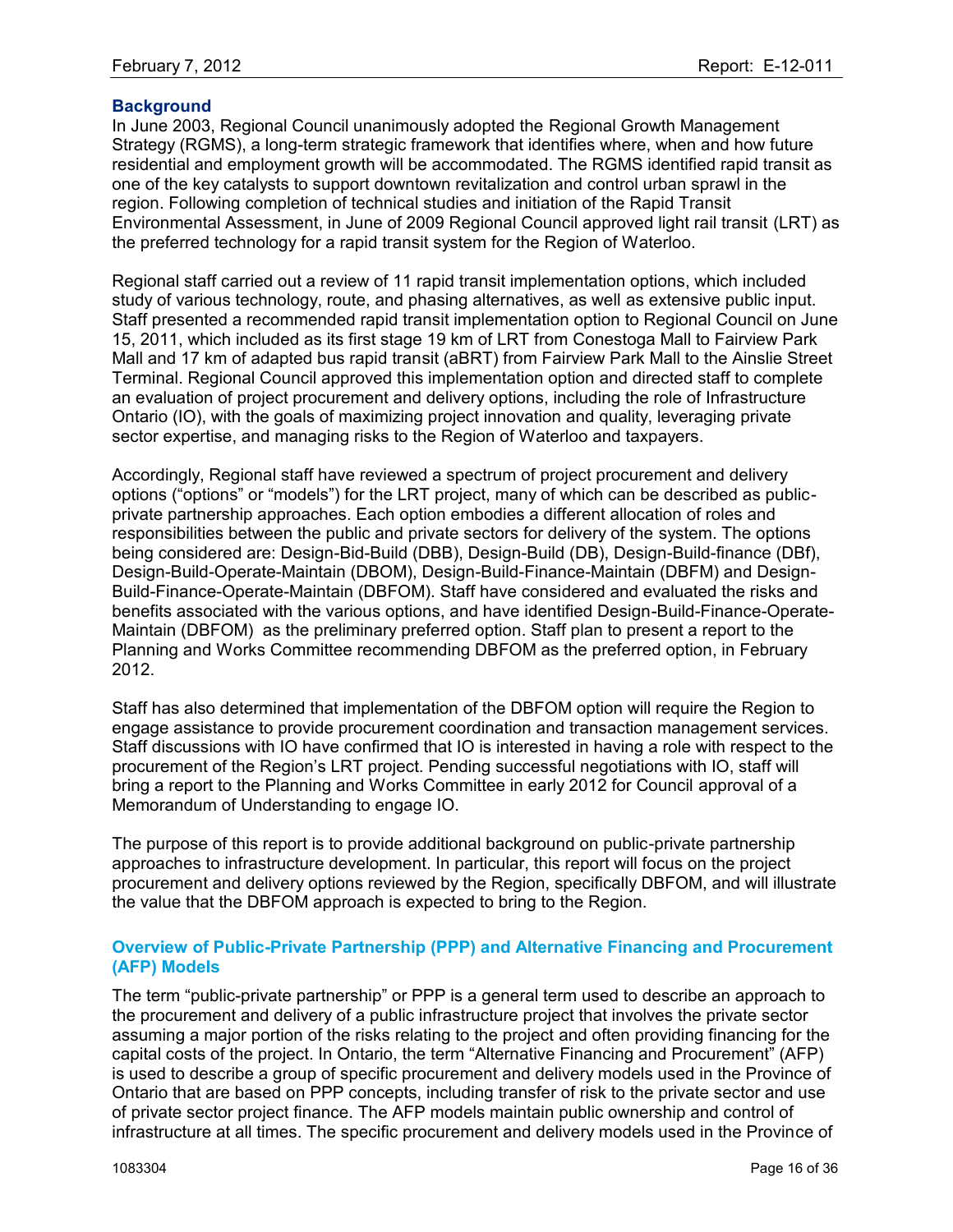Ontario"s AFP program include DBf, DBFM, and DBFOM.

Regional staff are considering IO as procurement lead. Accordingly, this report will focus primarily on the AFP models implemented by IO.

The AFP approach typically involves a performance-based contract for procuring public infrastructure, where a single private contractor assumes a major share of the responsibility and risks related to the delivery and the performance of the infrastructure. Two key principles of AFP are: (1) to only pay for services upon satisfactory completion of the work, which then requires the private contractor to finance a portion of the capital costs of the project; and (2) to have the private contractor assume long-term responsibility for the maintenance of the project, where suitable.

Within the context of the Region"s LRT project, the following attributes should be noted:

- The AFP approach is **not privatization**. The LRT will be **owned and controlled by the Region at all times**.
- The private contractor is required to develop and maintain infrastructure in accordance with a detailed specification issued by the public sector authority, which defines the service level that must be met for payment. The Region will maintain control over how the services are delivered.
- The Region retains control over policy decisions. In the context of the LRT project, the AFP structure contemplated by the Region means that **the Region will set the LRT schedule, route, and fares**.
- The Region, like almost any public authority in Canada, commonly relies on private sector contractors to design, construct, operate and/or maintain infrastructure1. The AFP approach merely bundles many or all of these functions with a single private contractor, under a single long-term contract.
- The AFP approach contemplated by the Region is "availability-based", meaning that the Region pays the private contractor a fixed amount for making the LRT service available for use by passengers in compliance with the service standards set by the Region. **The Region will be entitled to all fare revenue**.

### **Why AFP?**

The AFP model should provide enhanced incentives for the private contractor to complete the LRT project on time and on budget, and to maintain the project to a high standard over the long term. Some of the key characteristics of this model are as follows:

| Key Component of AFP                   | <b>Attributes</b>                                                                                                                                                    |
|----------------------------------------|----------------------------------------------------------------------------------------------------------------------------------------------------------------------|
| <b>Fixed Prices and Cost Certainty</b> | • AFP contracts are fixed price contracts where private<br>contractor is responsible for cost overruns.                                                              |
|                                        | • The Region can use the AFP model to "lock in" its project<br>costs for design and construction, as well as for<br>maintenance and operations for the project term. |

<sup>1</sup> It is recognized that the Region operates and maintains the bus system. However, the Region does not have experience operating and maintaining a light rail system.

 $\overline{a}$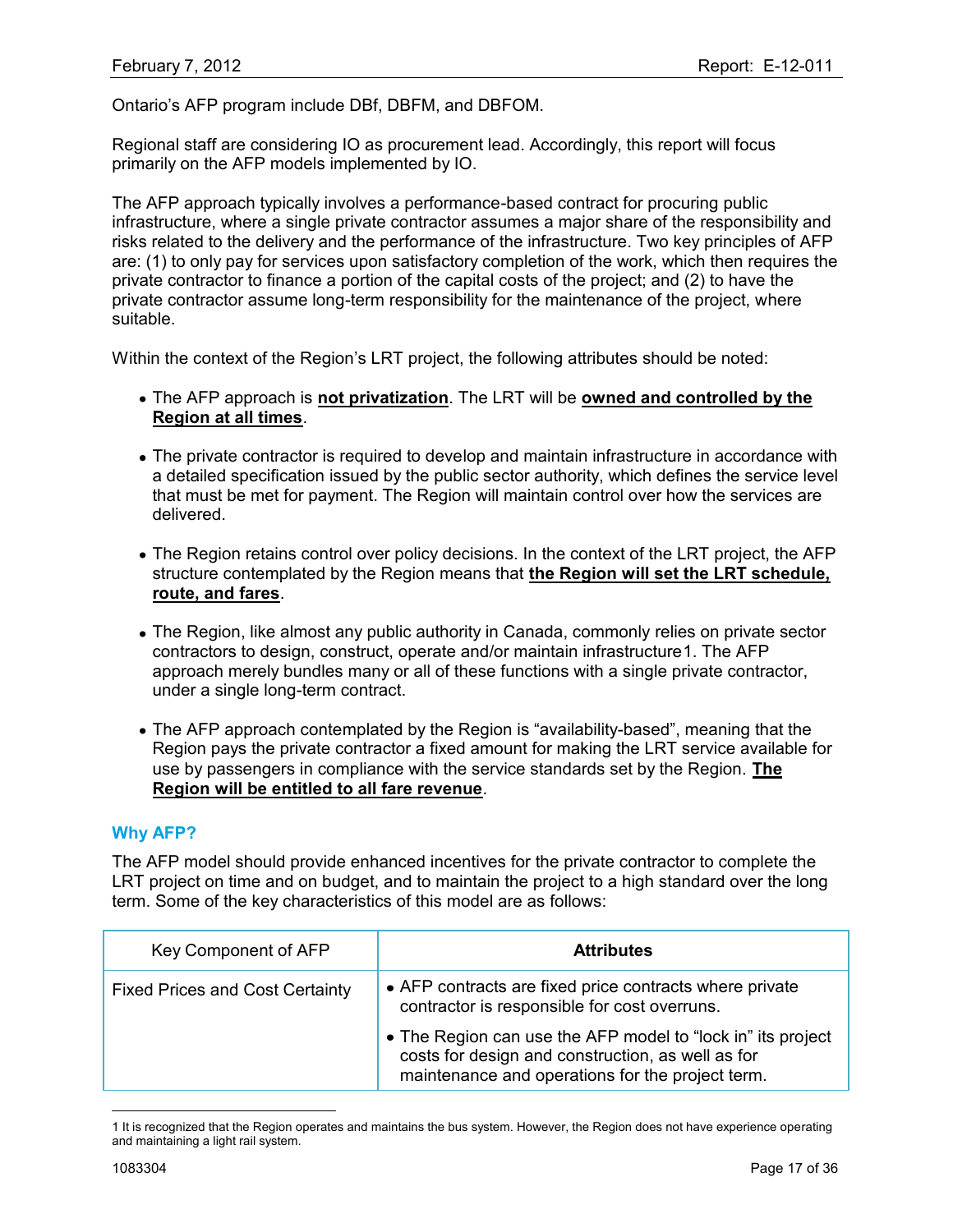| Accountability          | • Design, construction, operations and maintenance are<br>contracted to one provider who is responsible for overall<br>delivery of the project throughout its life cycle.                                                                                                                                                                                |  |  |  |
|-------------------------|----------------------------------------------------------------------------------------------------------------------------------------------------------------------------------------------------------------------------------------------------------------------------------------------------------------------------------------------------------|--|--|--|
|                         | • Reduce or eliminate "finger-pointing" between different<br>contractors and the Region.                                                                                                                                                                                                                                                                 |  |  |  |
| "Built to Last"         | • The private contractor is responsible for long-term asset<br>performance and therefore has incentive to design,<br>construct, and plan based on a "full lifecycle" view of the<br>infrastructure.                                                                                                                                                      |  |  |  |
| Pay for Performance     | • The private contractor is paid only upon performance.                                                                                                                                                                                                                                                                                                  |  |  |  |
|                         | • Payment from the Region is withheld until completion of<br>the construction or key milestones.                                                                                                                                                                                                                                                         |  |  |  |
|                         | • A portion of construction costs (usually at least 25%) is<br>withheld and paid to the private contractor over the length<br>of the operations and maintenance term.                                                                                                                                                                                    |  |  |  |
|                         | • During the term of the project, the private contractor's<br>payment is contingent on meeting defined performance<br>standards. The withheld construction payment is used to<br>secure performance, as poor performance can result in<br>lower payments and potentially default.                                                                        |  |  |  |
| Innovation              | • The private contractor is responsible for asset<br>performance over a long-term period and therefore the<br>Region can provide greater latitude for design innovation<br>that considers efficiencies during operations.                                                                                                                                |  |  |  |
| Alignment of Incentives | • The portion of construction costs that are withheld<br>introduces a gap between when costs are incurred and re-<br>paid. The private contractor must obtain financing to<br>bridge the gap. This financing is sourced through private<br>capital markets - debt and equity providers.                                                                  |  |  |  |
|                         | • The private contractor's liabilities to debt and equity<br>providers help to enhance its commitment to the project.<br>The only way the contractor can get the funds to repay its<br>liabilities is by earning the annual payments through<br>constructing and maintaining the project in accordance<br>with the contractual performance requirements. |  |  |  |
|                         | • The debt and equity funders know that they will only be<br>repaid if the project is successfully constructed and<br>maintained. Therefore, they will conduct extensive "due<br>diligence" on the ability of the contractor to design,<br>construct, and maintain the project and will provide<br>additional, thorough scrutiny of the project.         |  |  |  |
|                         | • The interests of the debt and equity providers are aligned<br>with the Region's $-$ to ensure that a constant level of<br>performance is met over the lifecycle.                                                                                                                                                                                       |  |  |  |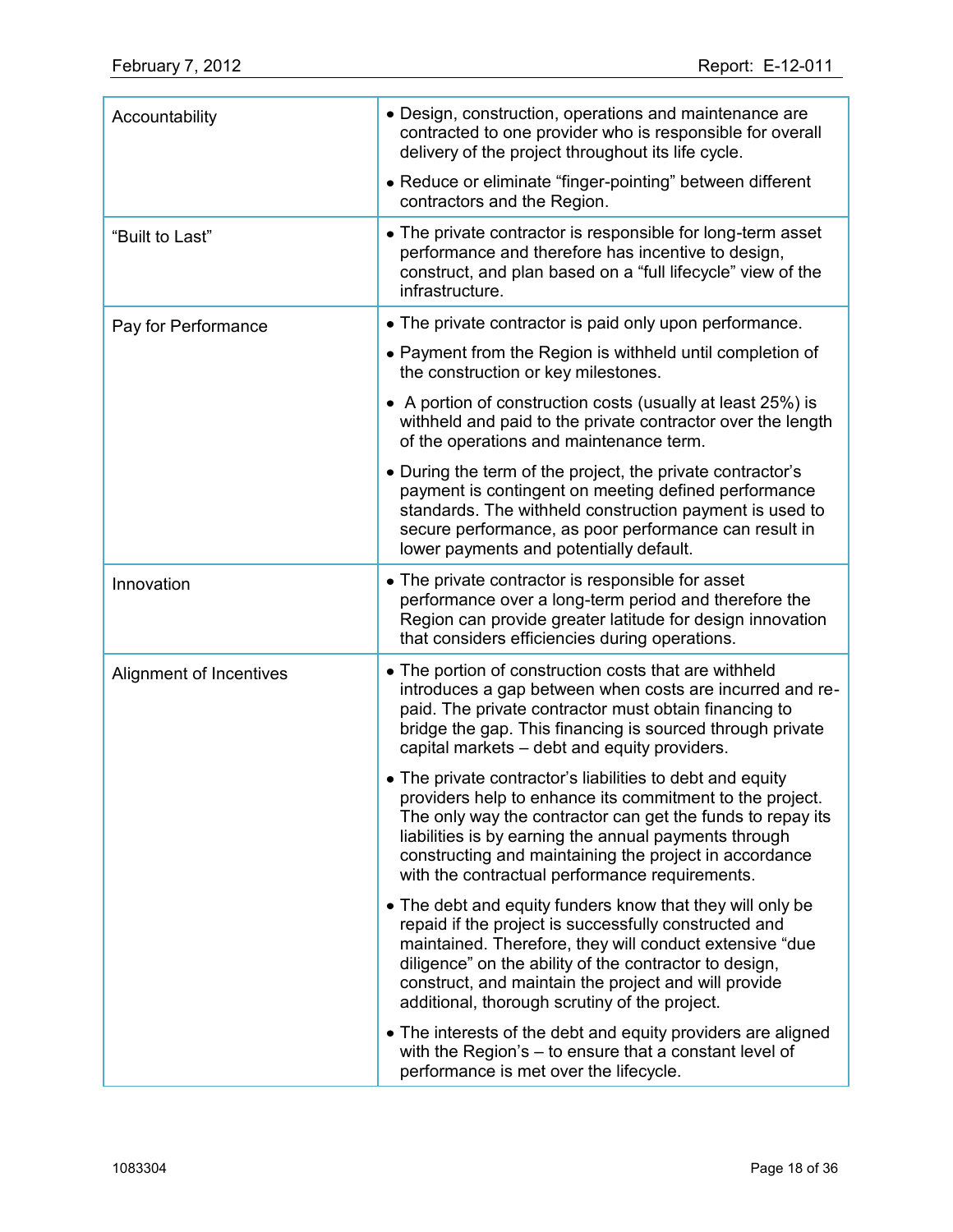## **Where has the AFP model been used?**

The AFP and related PPP models are widely used in Canada, as well as in other jurisdictions such as the United States, United Kingdom, Australia, and continental Europe. A scan of the Canadian market alone shows that in the years 2009-2011, there were 57 AFP or PPP projects in procurement, in infrastructure classes such as hospitals, healthcare, transportation, and justice. This includes the Waterloo Region Consolidated Courthouse (procured by IO using the DBFM model under the AFP program), currently under construction.

AFP and related PPP models have also been successfully implemented in the transit sector. The chart below provides selected examples of North American and global use of this model.

| Project Name and<br>Jurisdiction                | <b>Procurement Model</b>                                                        | <b>Result</b>                                                                                                                                                                          |
|-------------------------------------------------|---------------------------------------------------------------------------------|----------------------------------------------------------------------------------------------------------------------------------------------------------------------------------------|
| Canada Line (British<br>Columbia)               | Design-Build-Finance-<br>Operate-Maintain                                       | • The system was completed and<br>put into service in late 2009, three<br>months ahead of due date. It has<br>been acclaimed as a resounding<br>success.                               |
| Hudson-Bergen Light<br><b>Rail Transit Line</b> | Design-Build-Operate-<br>Maintain                                               | • The construction was completed<br>on schedule.                                                                                                                                       |
|                                                 |                                                                                 | • System has been in service for<br>approximately 15 years, meeting or<br>exceeding contractual<br>performance targets each year.                                                      |
| Denver Eagle Light Rail                         | Design-Build-Finance-<br>Operate-Maintain                                       | • A private sector contractor was<br>selected in summer 2010 and the<br>project is currently under<br>construction.                                                                    |
| Air Rail Link (Toronto)                         | Design-Build-Finance - AFP<br>program                                           | • A private sector contractor was<br>selected and construction will<br>begin in early 2012.                                                                                            |
| Evergreen Line (British<br>Columbia)            | Design-Build-Finance                                                            | • Project is currently in procurement<br>with three internationally-qualified<br>bidders.                                                                                              |
| <b>Ottawa Light Rail Transit</b>                | Design-Build-Finance-<br>Maintain - AFP program                                 | • Project is currently in procurement<br>with three internationally-qualified<br>bidders.                                                                                              |
| United Kingdom -<br>Numerous projects           | Design-Build-Finance-<br>Maintain and Design-Build-<br>Finance-Operate-Maintain | • Examples of projects that have<br>been completed and are in<br>operation include Nottingham Light<br>Rail Phase 1 and Phase 2,<br>Docklands Light Rail, and<br>Manchester Metrolink. |
| Australia - Gold Coast<br>Light Rail            | Design-Build-Finance-<br>Operate-Maintain                                       | • A private sector contractor was<br>selected in fall 2010 and the<br>project is currently under<br>construction.                                                                      |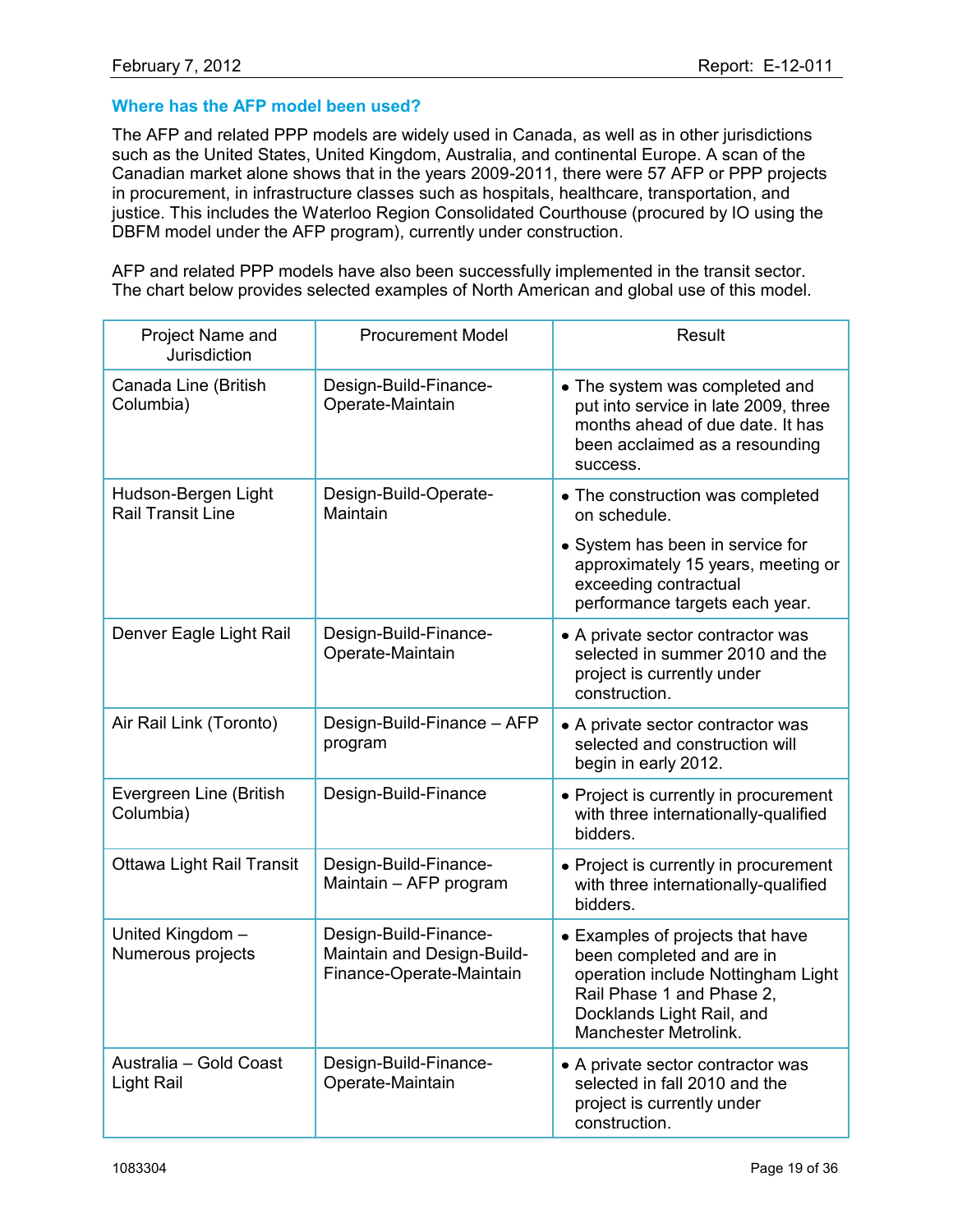# **Approach to Selection of Project Delivery Model**

As directed by Council, Regional staff have closely examined several different project procurement and delivery options ("options", or "delivery models"), including AFP models, other PPP models that are not part of the Province's AFP program, as well as traditional procurement options that are not considered to be AFP or PPP approaches. These options were set out in the staff report to Council dated December  $6<sup>th</sup>$ .

| Option                                           | Type of Option                        |
|--------------------------------------------------|---------------------------------------|
| Design-Bid-Build (DBB)                           | <b>Traditional procurement</b>        |
| Design-Build (DB)                                | Variant of traditional procurement    |
| Design-Build-Finance (DBf)                       | Part of AFP program                   |
| Design-Build-Operate-Maintain (DBOM)             | Type of PPP – not used in AFP program |
| Design-Build-Finance-Maintain (DBFM)             | Part of AFP program                   |
| Design-Build-Finance-Operate-Maintain<br>(DBFOM) | Part of AFP program                   |

The table below summarizes these delivery models by demarcating which risks and responsibilities are transferred to the private contractor, under each option.

|                                          | <b>DBB</b> | DB | <b>DBOM</b> | <b>DBf</b> | <b>DBFM</b> | <b>DBFOM</b> |
|------------------------------------------|------------|----|-------------|------------|-------------|--------------|
| Preliminary design                       |            | X  | X           | X          | X           | X            |
| Detail design                            |            | X  | X           | X          | X           | X            |
| Design and construction co-ordination    |            | X  | X           | X          | X           | X            |
| Construction                             | X          | X  | X           | X          | X           | X            |
| Maintenance                              |            |    | X           |            | X           | X            |
| Lifecycle (major capital refurbishment)  |            |    |             |            | X           | X            |
| Operations                               |            |    | $\times$    |            |             | X            |
| Operation and maintenance integration    |            |    | $\times$    |            |             | X            |
| Short-term financing during construction |            |    |             | X          | X           | $\times$     |
| Long-term financing                      |            |    |             |            | X           | X            |

The December 6<sup>th</sup> Council report identified DBFOM as the preliminary preferred delivery model, based on comparative analysis of several criteria including: project cost, senior government funding, Region experience, incentives for innovation and performance, transfer of appropriate risks, and flexibility. The table below summarizes the analysis that supports the recommendation of the DBFOM delivery model. In short, the DBFOM delivery model would allow the Region to transfer design, construction, maintenance and operations risks to a single private sector contractor, place strong incentives on the contractor to complete construction on time and ensure that construction is on schedule and on budget, ensure that the system performs according to the contractual standards, benefit from private sector LRT experience, and potentially realize cost savings through innovations and competitive procurement tension. The DBFOM delivery model is part of IO"s AFP program and therefore could be procured with IO under the AFP program.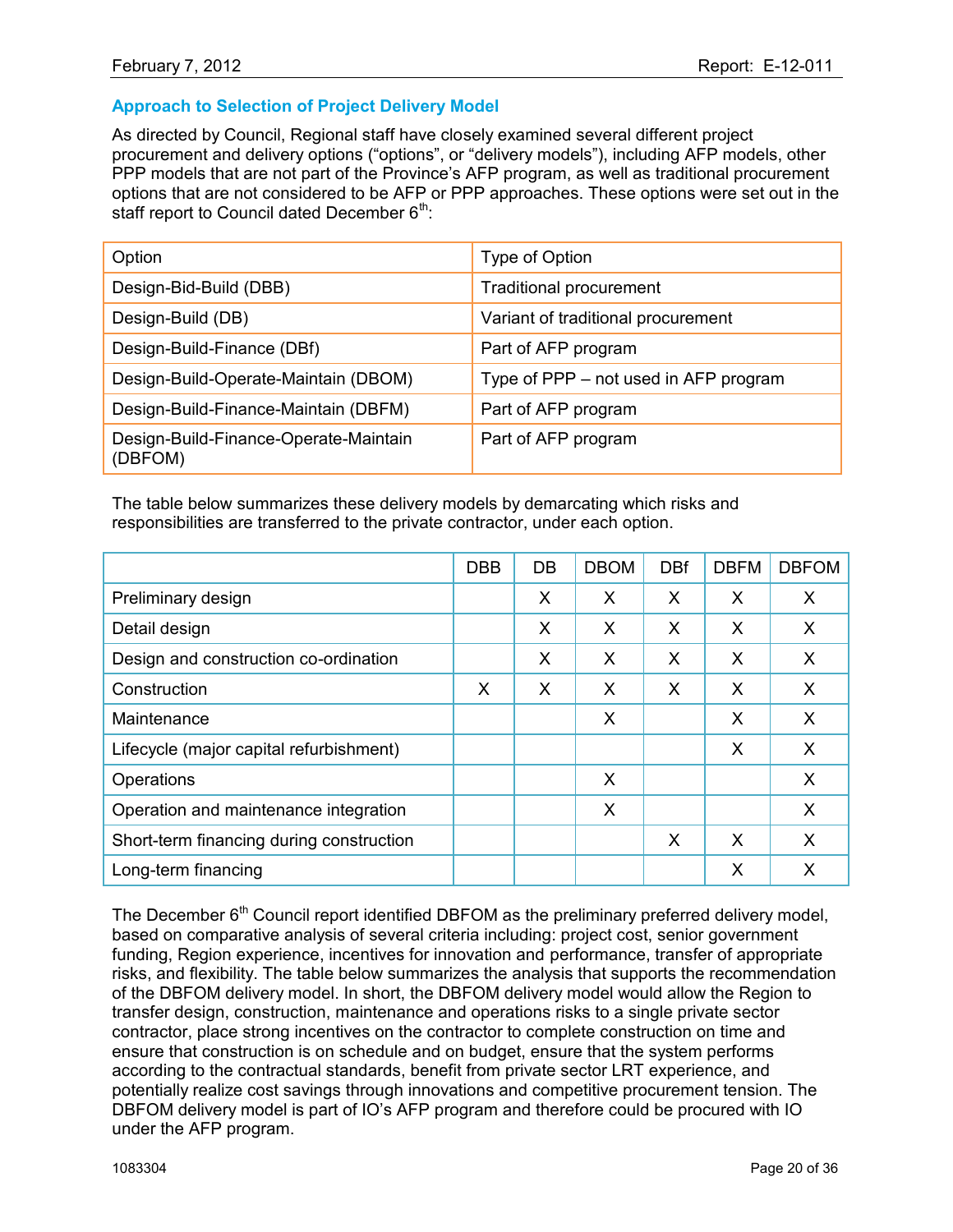| Criteria                     | <b>Advantages of DBFOM Delivery Model</b>                                                                                                                                                                                                                                                                                                                                                                                                                              |
|------------------------------|------------------------------------------------------------------------------------------------------------------------------------------------------------------------------------------------------------------------------------------------------------------------------------------------------------------------------------------------------------------------------------------------------------------------------------------------------------------------|
| Cost                         | • Integration of design and construction allows LRT design<br>and construction to proceed at the same time, with<br>significant time savings.                                                                                                                                                                                                                                                                                                                          |
|                              | • Despite the spread in the cost to privately finance the<br>withheld construction costs as compared to public financing<br>costs, competitive pressure and up-front due diligence by<br>lenders would compel the private sector to optimize<br>management and produce design, construction, operations<br>and maintenance innovations, resulting in better value and<br>a lower total project cost (construction, operation and<br>maintenance).                      |
|                              | • Recent industry observations also show that, on many<br>DBFM and DBFOM projects, competitive pressures as well<br>as innovations introduced by private sector bidders have<br>resulted in private sector bidders coming forward with<br>construction costs that are significantly below the public<br>sector's original cost estimates.                                                                                                                              |
| <b>Funding Contributions</b> | • Use of the DBFOM option will be subject to confirmation by<br>the provincial and federal governments that they will<br>maintain their rapid transit funding commitments with the<br>DBFOM option. This should not be an issue as both<br>governments have enacted polices to use AFP.                                                                                                                                                                                |
| Experience                   | • The private sector has experience in designing and<br>constructing an LRT system, in operating and maintaining<br>an LRT system at start-up, and in providing trained and<br>certified staff to operate the light rail vehicles. The Region<br>has no experience in these areas.                                                                                                                                                                                     |
| Incentives                   | • Coordination efficiencies provide strong incentives for the<br>private sector to design an LRT system that can be<br>constructed, maintained and operated efficiently over the<br>project term. This provides the private sector with significant<br>opportunities to innovate in order to reduce costs and<br>improve service quality.                                                                                                                              |
|                              | • Payments and penalties based on LRT system performance<br>and availability would provide a strong incentive for the<br>private sector to complete construction on schedule and to<br>meet availability and operational service standards after<br>construction, with greater long-term asset quality (i.e. the re-<br>payment of the withheld portion of the construction costs<br>that are privately financed are at risk if performance<br>standards are not met). |
|                              | • By taking on financial risks, the equity sponsor and lender<br>would have interests aligned with the Region's in monitoring<br>contractor performance and protecting their investment.                                                                                                                                                                                                                                                                               |
| <b>Risk Transfer</b>         | • The DBFOM option with a 30-year term results in the lowest<br>net present value of Regional capital, operating and                                                                                                                                                                                                                                                                                                                                                   |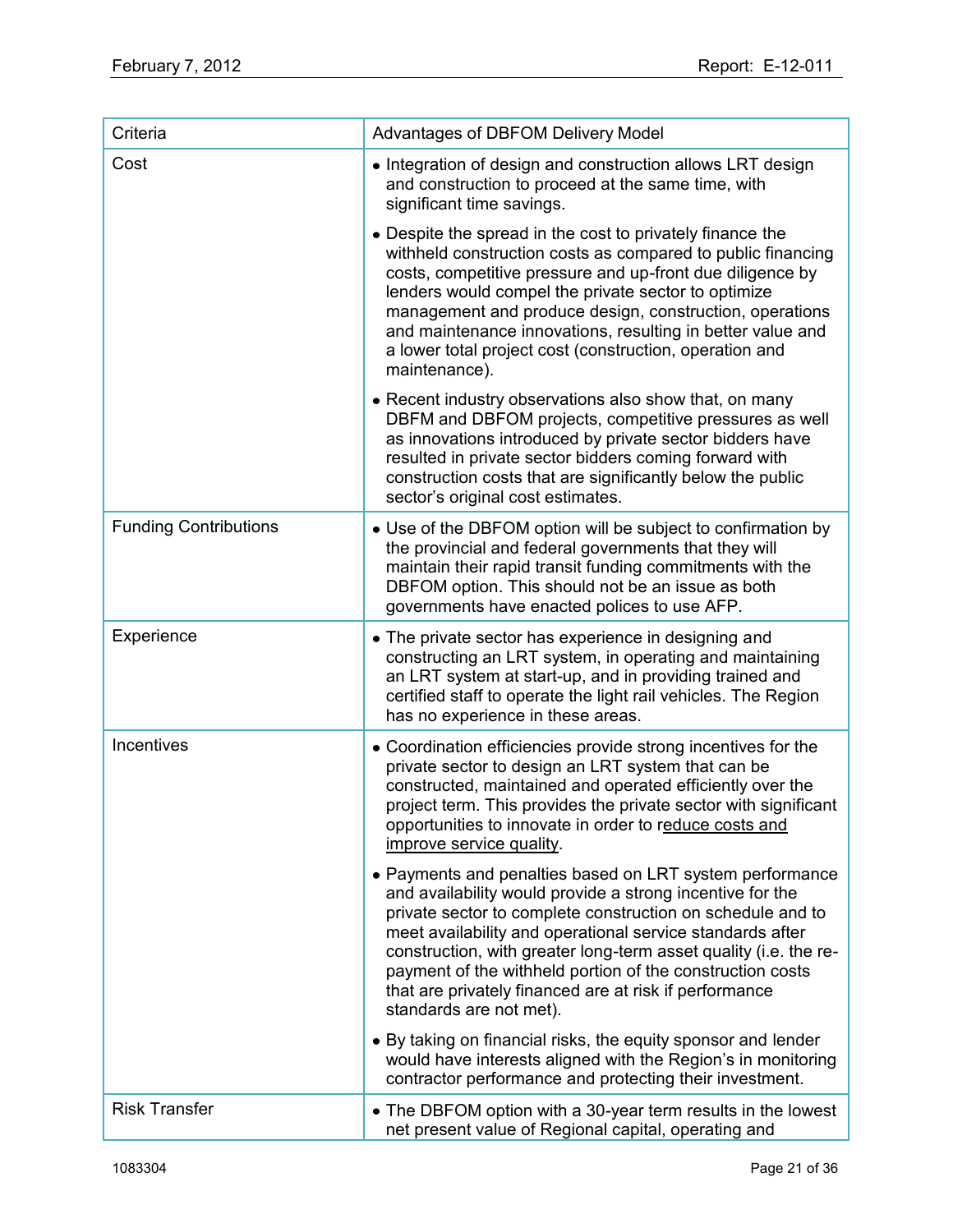|                                 | maintenance costs when the value of the Region's retained<br>risks are included (the DBFOM option provides the highest<br>amount of risk transfer).                                                                                                                                                                                                                                                                             |
|---------------------------------|---------------------------------------------------------------------------------------------------------------------------------------------------------------------------------------------------------------------------------------------------------------------------------------------------------------------------------------------------------------------------------------------------------------------------------|
|                                 | • The private financing component would give strength to<br>secure compliance with the contractual obligations with less<br>risk of contractor default because this private capital is at<br>risk for poor performance.                                                                                                                                                                                                         |
|                                 | • The DBFOM option would provide better accountability<br>where performance and availability issues may be related to<br>either maintenance or operation (no integration issues exist<br>between operations and maintenance). It would transfer<br>lifecycle risks to the private sector. The Region would retain<br>those risks that it is best positioned to manage and mitigate,<br>such as fare setting and ridership risk. |
| Flexibility                     | • The DBFOM option may constrain the choices for LRT<br>integration with Grand River Transit and for who would<br>maintain and/or operate Stage 2 LRT.                                                                                                                                                                                                                                                                          |
| <b>Cost Certainty</b>           | • The DBFOM not only provides certainty of design and<br>construction costs; it also provides a fixed price schedule for<br>annual maintenance, major periodic refurbishments, and<br>operational costs over the operating term. For example, this<br>also includes the consumption of energy needed to operate<br>and maintain the LRT.                                                                                        |
| Lifecycle Performance Certainty | • The DBFOM contract will set performance standards for the<br>system for the entire project term, assuring service quality<br>over this period.                                                                                                                                                                                                                                                                                |
|                                 | • The DBFOM contract will also set a standard for system<br>condition at the end of the project term, ensuring the system<br>is "handed back" to the Region in good condition.                                                                                                                                                                                                                                                  |

# **Operation of the LRT system**

The recommended DBFOM delivery model results in the private contractor taking responsibility for operation of the LRT system, including supplying the crews that drive the light rail vehicles, training crews, and operating the vehicle control center. Requiring the private contractor to take responsibility of operations has the following advantages:

- The Region retains full control over setting the performance schedule (frequency of trains and operating hours), and route. The private contractor operates the trains according to the schedule set by the Region.
- The Region retains the rights to set fares and to all fare box revenue.
- Increased accountability and reduced "finger-pointing" any deficiencies in performance standards are clearly the responsibility of the private contractor who not only designed and constructed the LRT, but is responsible for both operations and maintenance. When operations and maintenance are split between the Region and the private contractor, it may be unclear as to who is responsible for issues such as delays or wear and tear on vehicles, track, and train control systems.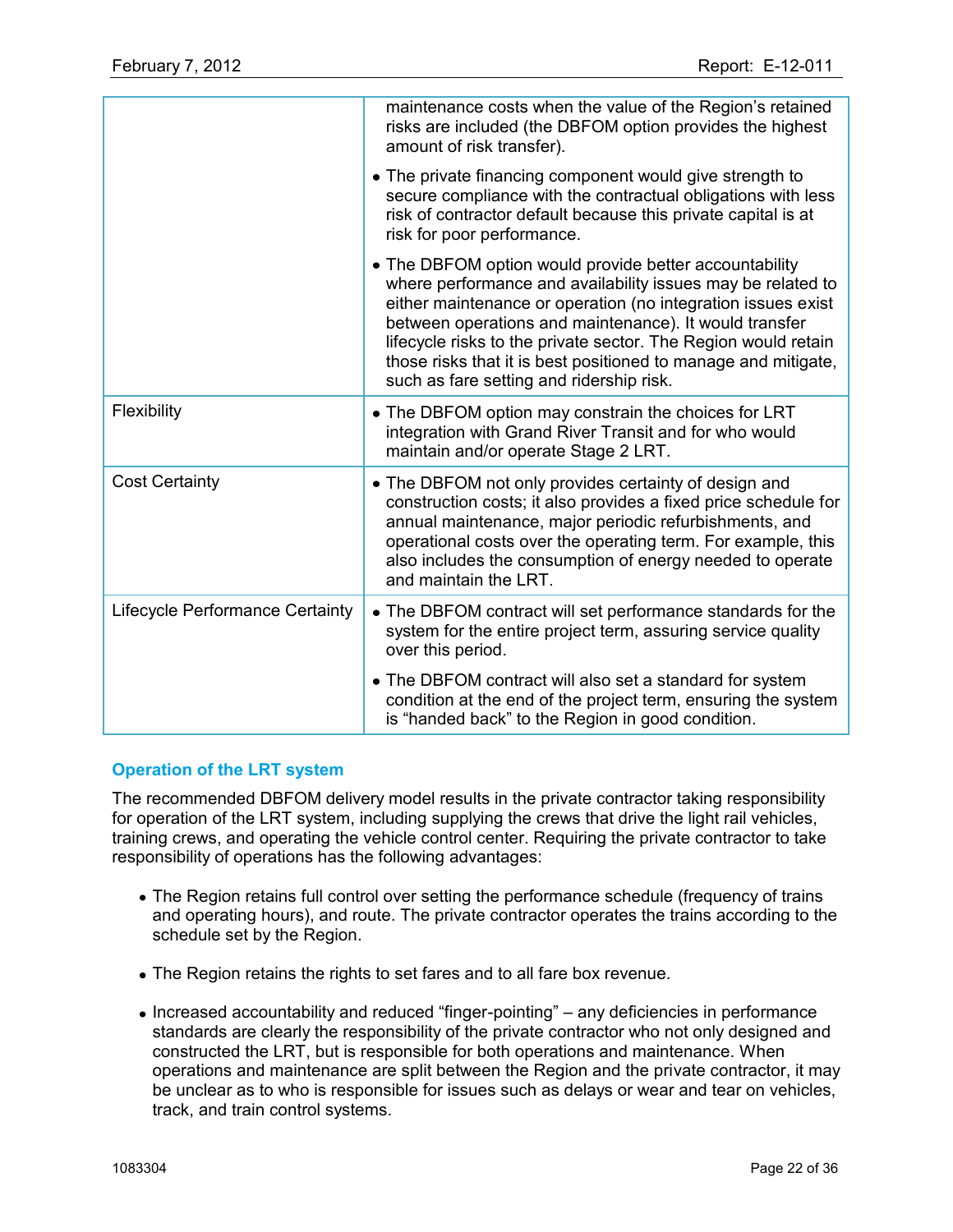- A well-qualified private contractor should have significant experience and expertise in light rail operations. Relative to this, the Region has no experience in operating a light rail system.
- Greatly streamlines and simplifies the commissioning and operational handover process. The private contractor is fully responsible for the system"s on-time readiness to commence revenue service.

Requiring the private contractor to design, build, finance, maintain and operate Stage 1 of the LRT system does not significantly impact the future expansion of the system. However, the Region should ensure that only one operator runs the future integrated (Stage 1 + Stage 2) system.

| <b>Issue</b>                                                            | Approach                                                                                                                                                                                                   |
|-------------------------------------------------------------------------|------------------------------------------------------------------------------------------------------------------------------------------------------------------------------------------------------------|
| Design, construction, financing, and<br>maintenance of a future Stage 2 | • Other transit systems around the world have retained a<br>private contractor responsible for the DBFM of a Stage<br>1, and a separate private contractor responsible for the<br>DBFM of Stage 2.         |
|                                                                         | • Therefore, while there are legal and commercial<br>complexities, it should be possible to competitively<br>procure the design, construction, financing and<br>maintenance of a future Stage 2.           |
|                                                                         | • Stage 1 contractor can also be retained to DBFM Stage<br>2 based on a negotiated price – with Region in a strong<br>negotiation position, based on threat of initiating an<br>open procurement.          |
| Operation of a future Stage 2                                           | • It is usually not practical to have multiple operators on a<br>single LRT system. When the system is expanded,<br>typically there should only be a single operator on the<br>integrated, expanded system |
|                                                                         | • Therefore, the Region should ensure that only one<br>operator runs the future integrated (Stage $1 +$ Stage 2)<br>system.                                                                                |

This single-operator issue has been dealt with on many other DBFOM transit projects in the world. Typically, flexibility to accommodate future expansion under a DBFOM model has been obtained through one or more of the following approaches:

- Carving out separate, short-term operating agreements with a private contractor (5-10 years), such that a new operator can be competitively procured at an appropriate time to operate the expanded system;
- Retaining the right to terminate the operations services under the main DBFOM agreement at any time, and procure a new operator for the expanded system; and
- Requiring the private contractor to "pre-price" future Stage 2 services as part of its original bid, based on unit costs and indexed prices.

In summary, there are a variety of proven approaches to mitigating the system expansion risks associated with DBFOM. The Region, in collaboration with commercial, legal, and financial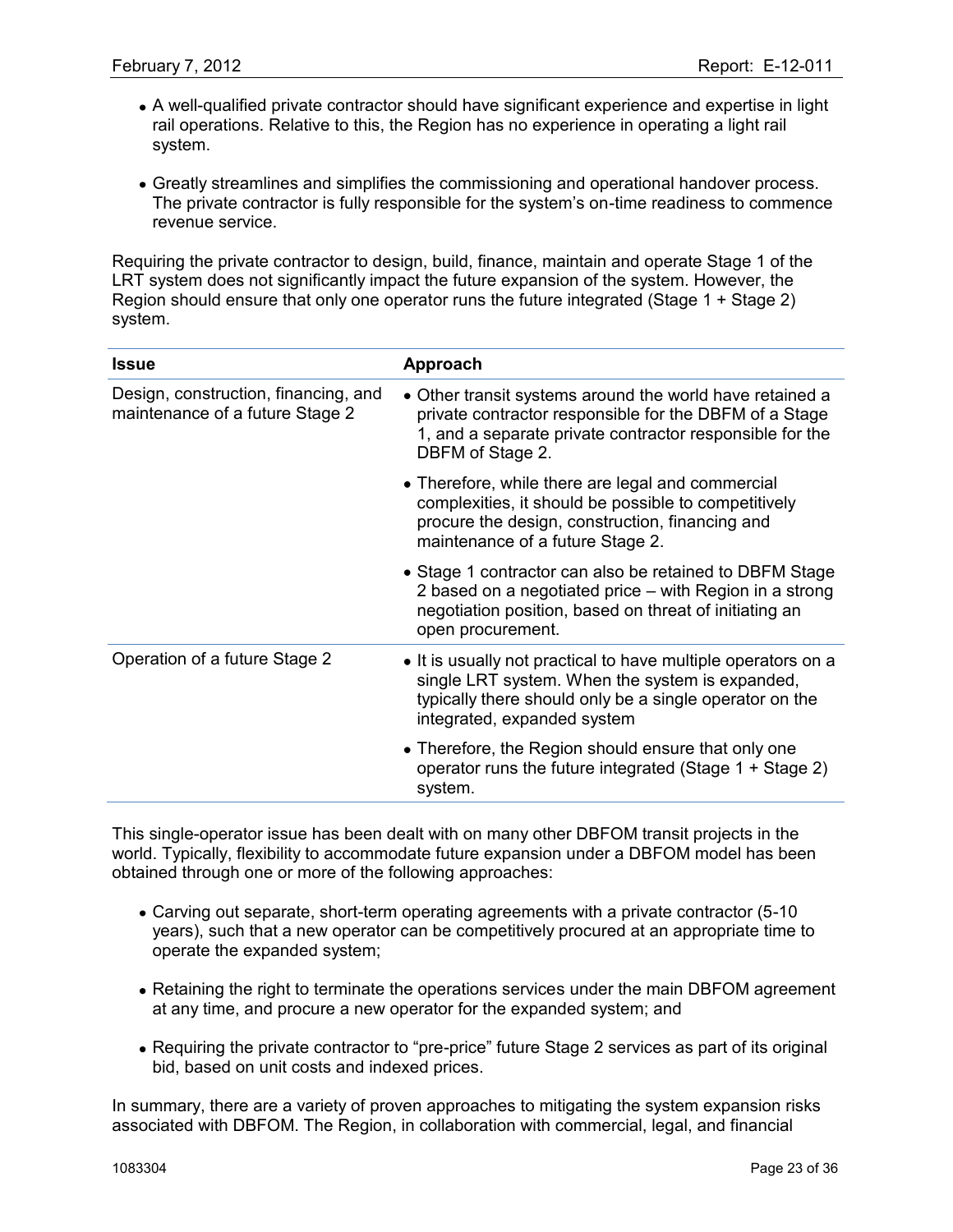advisors as well as IO, can develop contractual conditions that allow it to obtain the advantages of operation by a private contractor without losing significant flexibility for future system expansion.

#### **Value for Money Analysis**

The Region"s analysis of project procurement and delivery models was also supported by a preliminary Value for Money (VFM) assessment of each option.

A VFM assessment is a comparison of the estimated total costs of delivering an infrastructure project using a public-private partnership project delivery model, as opposed to a "traditional" procurement method such as design-bid-build. The VFM assesses whether the procuring authority is using the procurement and project delivery method that provides taxpayers with the best overall value solution.

A key feature of a VFM assessment is that it considers not only estimated total cash outflows for a project, but also includes an adjustment for risks retained by the procuring authority under each project delivery option. The adjustment for risks retained is an expected value of future costs associated with project risks that are borne by the procuring authority under each option, based on historical data. An example would be lifecycle costs – the analysis considers that over a 30-year maintenance term, there is a reasonable probability that certain systems or civil works will require earlier-than-expected, or more-costly-than-expected, replacement or refurbishment.

Therefore, the VFM assessment brings together an analysis of project costs and project risks, for each project delivery option, compared against a baseline traditional procurement method (DBB).

#### **Methodology**

The Region has undertaken a preliminary VFM ("PVFM") assessment for each project delivery model. The PVFM assessment was carried out by the Region's external financial advisors, using standard industry methodology. Staff from the Region provided input into the PVFM assessment as required and were fully briefed as to the assumptions, methodology, and process utilized in developing the PVFM. The PVFM assessment was prepared by Deloitte.

The PVFM was developed based on preliminary cost estimates for construction, maintenance, and operations. Where required, assumptions were made regarding costs and timing for major capital replacement (lifecycle maintenance), private sector financing costs, and project capital structure (e.g. how much private financing would be required, and the timing and nature of public sector capital contributions). These assumptions were developed based on experience, observations and best practices from other LRT projects in North America.

Project risks were assessed based on an inventory of risks ("risk matrix") relevant for an LRT project, including risks relating to approvals, site conditions, design and technology, procurement, financing, construction, operations, maintenance, lifecycle maintenance, and contracting. Risks were considered in terms of their probability of occurring, their magnitude or severity if they occur, the project costs impacted by the risk, and who bears the risk (Region or private sector) under each project delivery model. The risk analysis for this project has been underway since 2008, and has included a risk workshop involving the Region, the Region"s advisors, and third-party transit experts from across North America.

The preliminary cost estimates and private sector financing assumptions were used to create cash flow projections for each of the project delivery models, which estimated the net present cost to the Region of each model over a 33-year period (3 years construction plus 30 years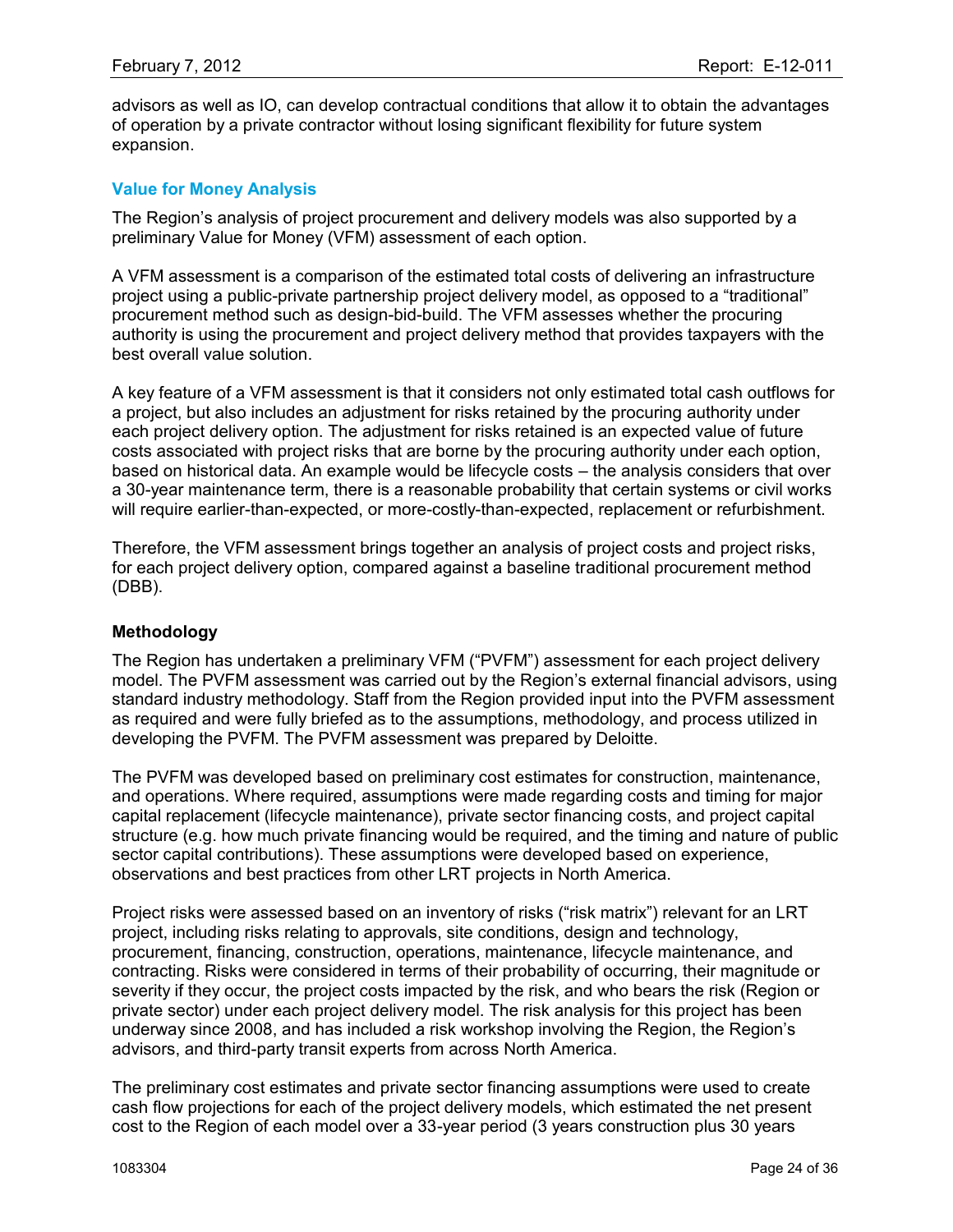operations). For the purposes of the PVFM analysis, and consistent with industry methodology, design, construction, maintenance, and operations costs were assumed to be the same across all options, with the exception that a 5% to 10% risk premium was added to the design and construction costs for the DBf, DBOM, DBFM, and DBFOM options. As well, financing costs varied depending on whether each option included short term and/or long-term private financing. The resulting cash flows were discounted at a rate equal to the Region's estimated cost of borrowing. The risk matrix was used to adjust the discounted cash flows for risks retained by the Region under each model. The risk-adjusted cash flows for each model were compared against the baseline traditional procurement method (DBB), to assess whether the model provided any savings over the traditional model. Any such savings, in comparison to the estimated cost of the traditional approach, indicate that a given project delivery model provides "value for money".

As noted, the PVFM analysis at this stage is preliminary in nature. As the project progresses and further information becomes available, the PVFM analysis will be continually updated to ensure that the selected project delivery model continues to provide value to the Region.

### **Results**

The results of the PVFM developed for the Region"s LRT project supports the selection of DBFOM as the preliminary preferred project delivery option. The PVFM indicates that DBFOM provides the Region with the best risk-adjusted value. The DBFOM model provides the Region with estimated savings of approximately 18%, when compared with the "baseline" design-bidbuild model. The Region"s financial advisor has confirmed that the results of the PVFM assessment are logical, and in line with VFM results for other comparable projects in Canada.

The summary results are set out below.

|                                                                                        | DB  | <b>DBf</b> | <b>DBOM</b> | <b>DBFM</b> | <b>DBFOM</b> |
|----------------------------------------------------------------------------------------|-----|------------|-------------|-------------|--------------|
| Estimated Savings (%)<br>compared to Design-<br><b>Bid-Build option</b>                | 5%  | 9%         | 10%         | 16%         | 18%          |
| <b>Risks Retained by</b><br>Region (\$Million) over<br>30-year period of<br>comparison | 728 | 597        | 622         | 318         | 274          |

### **Analysis of Results**

The following observations were drawn from the PVFM analysis and provide background and explanation for the results.

**Bundling Design and Construction:** Under all of the project delivery models studied, the Region obtains some incremental value over the baseline DBB, by "bundling" together design and construction responsibility and transferring these risks to the private sector. Bundling together different functions and delegating them to a single private sector counterparty creates value because it increases accountability and transfers all risks associated with the interface between the bundled functions. For example, bundling design and construction together transfers the risks relating to design errors that lead to construction cost increases. Therefore, the PVFM risk assessment for project delivery models that include bundling of design and construction (all models) demonstrated that the Region obtained value by transferring design and construction risks.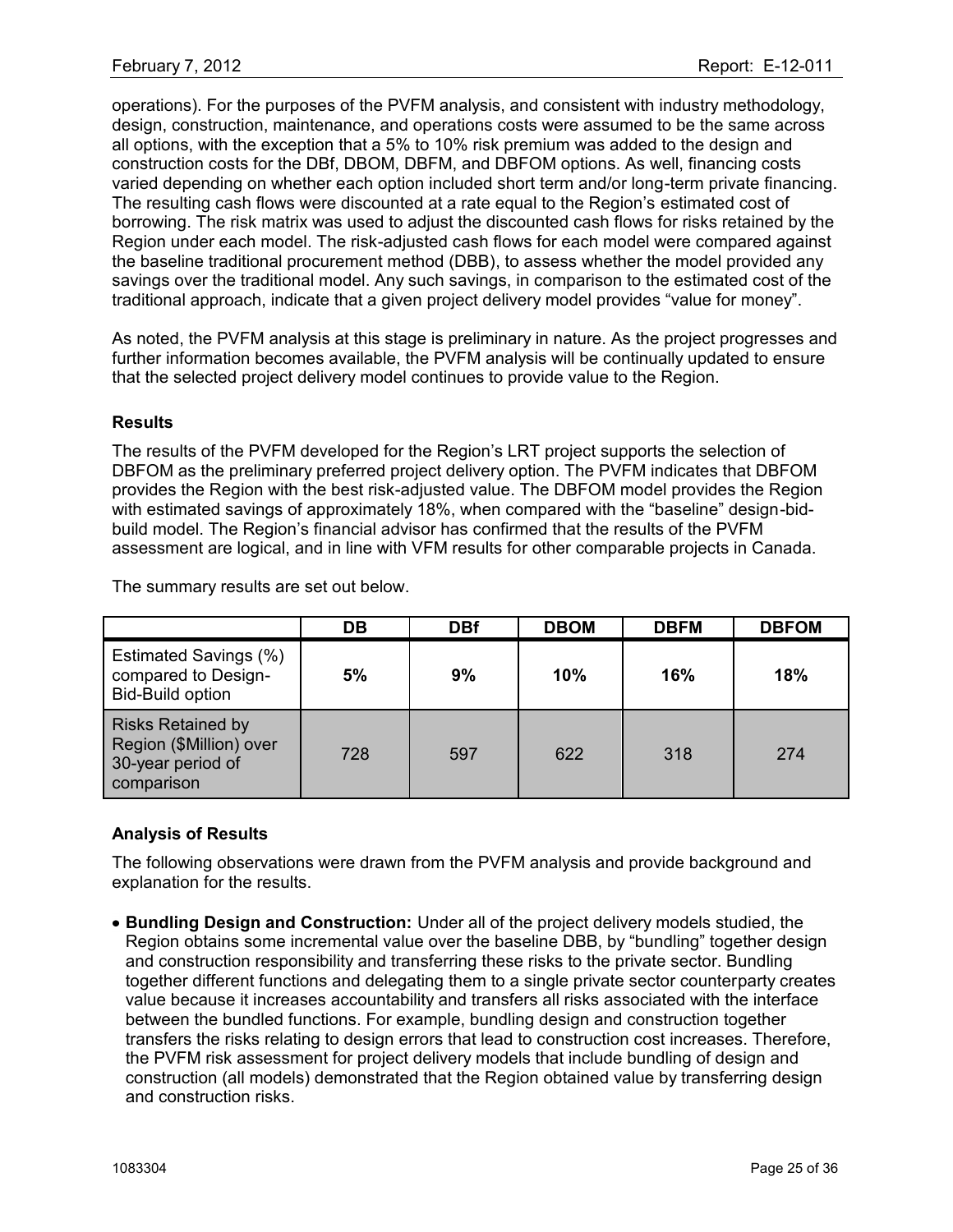- **Withholding Payment Until Construction is Complete.** Another way in which the Region can obtain value is by withholding payment until completion and requiring the private sector to finance a portion of the project ( short-term financing, abbreviated as "f"). In other words, under this model, the Region does not pay until the system is complete. This creates very strong incentives for on-time completion, and also provides a strong third-party oversight factor as lenders who finance the project carry out extensive due diligence and monitoring to ensure that completion, which triggers the funds for their repayment, is assured. Therefore, the PVFM risk assessment for project delivery models that withhold payment until completion (DBf) reflects these incentives to complete on time and the diligence brought by third parties, through reduced design and construction risks borne by the Region.
- **Bundling Design and Construction with Maintenance:** Under project delivery models such as DBOM, DBFM, and DBFOM, the Region bundles together design, construction, and longterm maintenance responsibility and transfers these roles to a single private sector counterparty. The private sector is responsible for the full lifecycle performance of the system (vehicles, systems, track, and civil works) and should have strong incentives to design and construct the system to perform at an optimal level over the length of the contractual term. The PVFM risk assessment for these project delivery models reflects transfer of maintenance and lifecycle risks to the private sector.
- **Long-Term Capital Repayment:** Under the DBFM and DBFOM models, the Region withholds some payment during construction (long-term financing, abbreviated as "F"), requiring the private sector to finance a portion of the capital costs of the project. These costs are repaid by the Region in installments over the operations and maintenance term of the project ("capital payment"), contingent on the proper performance of the system. This results in the private sector having capital at risk over the full lifecycle of the project, providing even stronger incentives to design and construct the system for optimal performance over the long term. As well, third-party lenders will provide diligence and oversight until capital is fully repaid, resulting in strong third-party oversight throughout the operations and maintenance term. For example, lenders will monitor asset condition and adherence to lifecycle maintenance plans, because their capital is at risk if performance standards are not met. Therefore, the PVFM risk assessment for these project delivery models reflects not only transfer of maintenance and lifecycle risks to the private sector, but securing of performance through long-term private capital.
- The DBOM option lacks the full maintenance and lifecycle maintenance risk transfer benefits associated with the DBFM and DBFOM options, because under the DBOM option there is no private capital at risk during the maintenance term – therefore less due diligence and thirdparty oversight on lifecycle planning and deferred maintenance, risk transfer is less secured because there is no "skin in the game" during maintenance, and hand-back becomes a significant risk due to lack of liquid security at this critical point.The DBOM option provides less value than the long-term private capital options (DBFM and DBFOM).
- **Integration of Operations and Maintenance:** The DBFOM model provides incremental risk transfer benefits over the DBFM model because the private sector bears operational risks. As well, the private sector both operates and maintains the system, and therefore the Region is not exposed to risks relating to the interface between operations and maintenance. The DBOM model also integrates operations and maintenance.

The PVFM analysis also considered the optimal length of the term of any contract with a private sector ("Project Term") – 15, 25, or 30 years. The analysis indicated that, for the DBFOM option, a 30-year Project Term is optimal because it allows the Region to best transfer risks related to long-term lifecycle maintenance. In other words, the 30-year term provides the best incentive for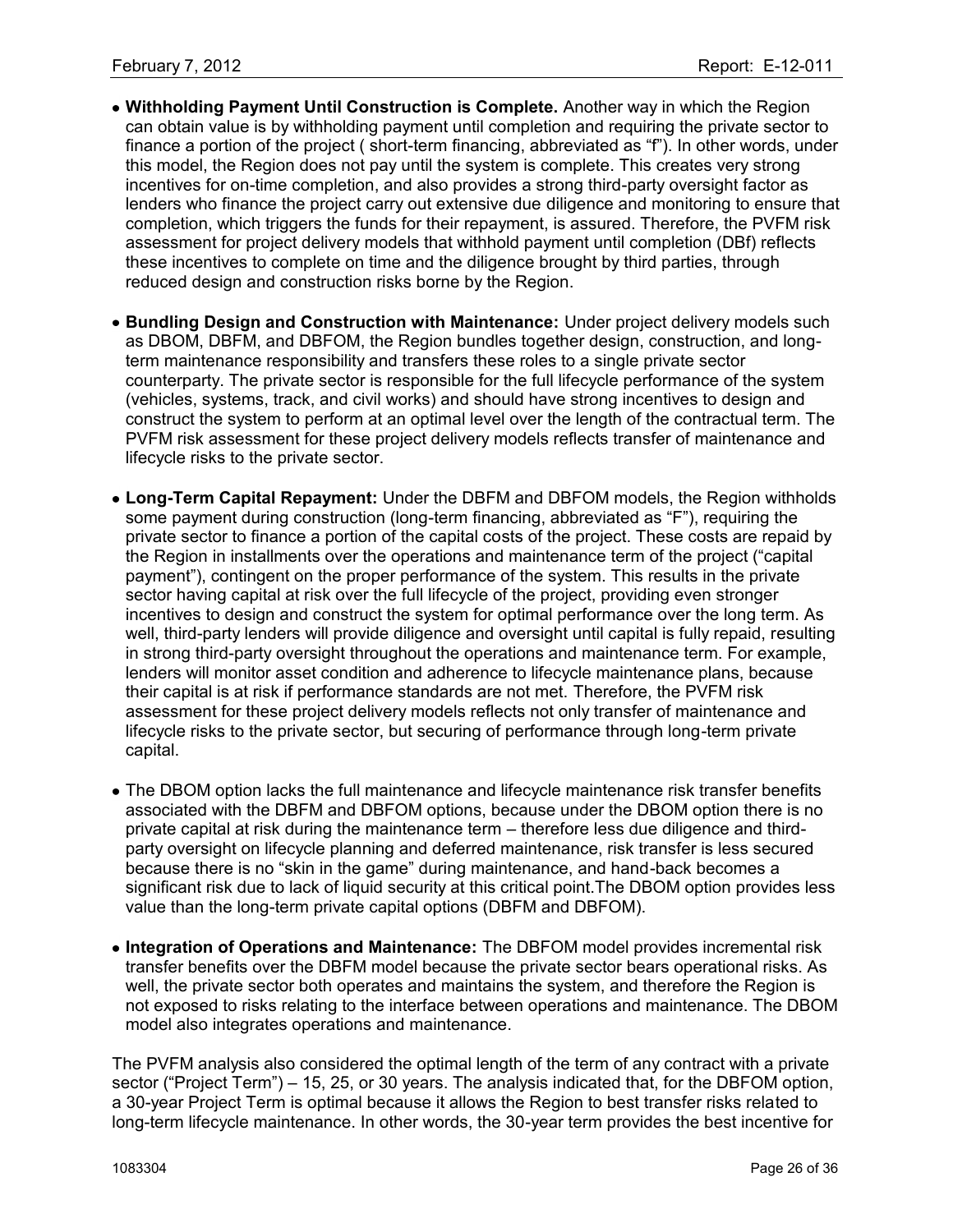the private sector to build the system to last, because the private sector will take responsibility for maintaining and operating the system for 30 years.

## **Updating the VFM**

The VFM assessment will be re-run, in accordance with standard industry practice, at critical points during the project procurement in order to re-confirm the results and ensure that the chosen delivery option still provides value for money. This approach ensures that the project only proceeds under the chosen delivery option if value is obtained. These points in time generally include:

- Prior to release of the Request for Qualifications;
- Prior to release of the Request for Proposals;
- Immediately prior to bid submission;
- Prior to selecting a preferred bidder; and
- Following financial close of the project.

Although some aspects of the VFM assessment may change over time, for example due to changes in financial markets or updated project information, it is expected that the overall result – indicating that DBFOM provides the best value for money – will remain consistent.

### **Conclusions**

As directed by Council, Regional staff have examined a wide range of project procurement and delivery models for the LRT project, including traditional models, AFP models, and other PPPtype models. Based on this analysis, the DBFOM model is the optimal model for the Region"s LRT project. Among other things, the DBFOM model: transfers the most risk to the private contractor; allows the most scope for innovation; leverages the private sector"s comparatively greater expertise in LRT operations; encourages better asset quality through a full lifecycle approach to design, construction and maintenance; and results in an alignment of interests between the Region and private sector project finance providers. As well, the form of DBFOM model which is commonly implemented in Canada would maintain full public ownership and control of the LRT system at all times. The PVFM assessment carried out by the Region"s financial advisors supports this analysis and demonstrates that the expected value to the Region from the DBFOM model outweighs additional costs associated with private financing.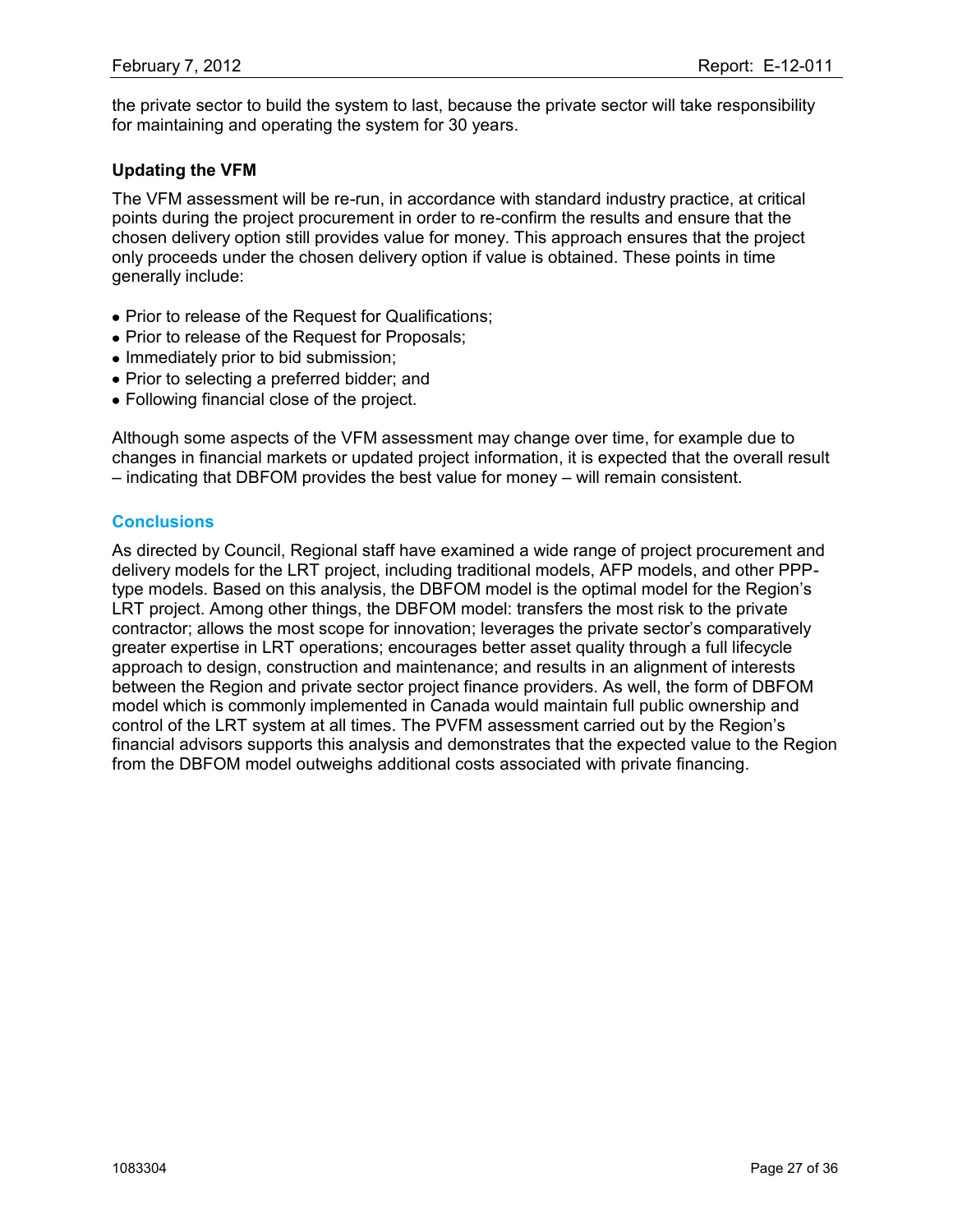# **Appendix C**

# **RT Initiative Risk Workshop Final Report – Detailed LRT Results**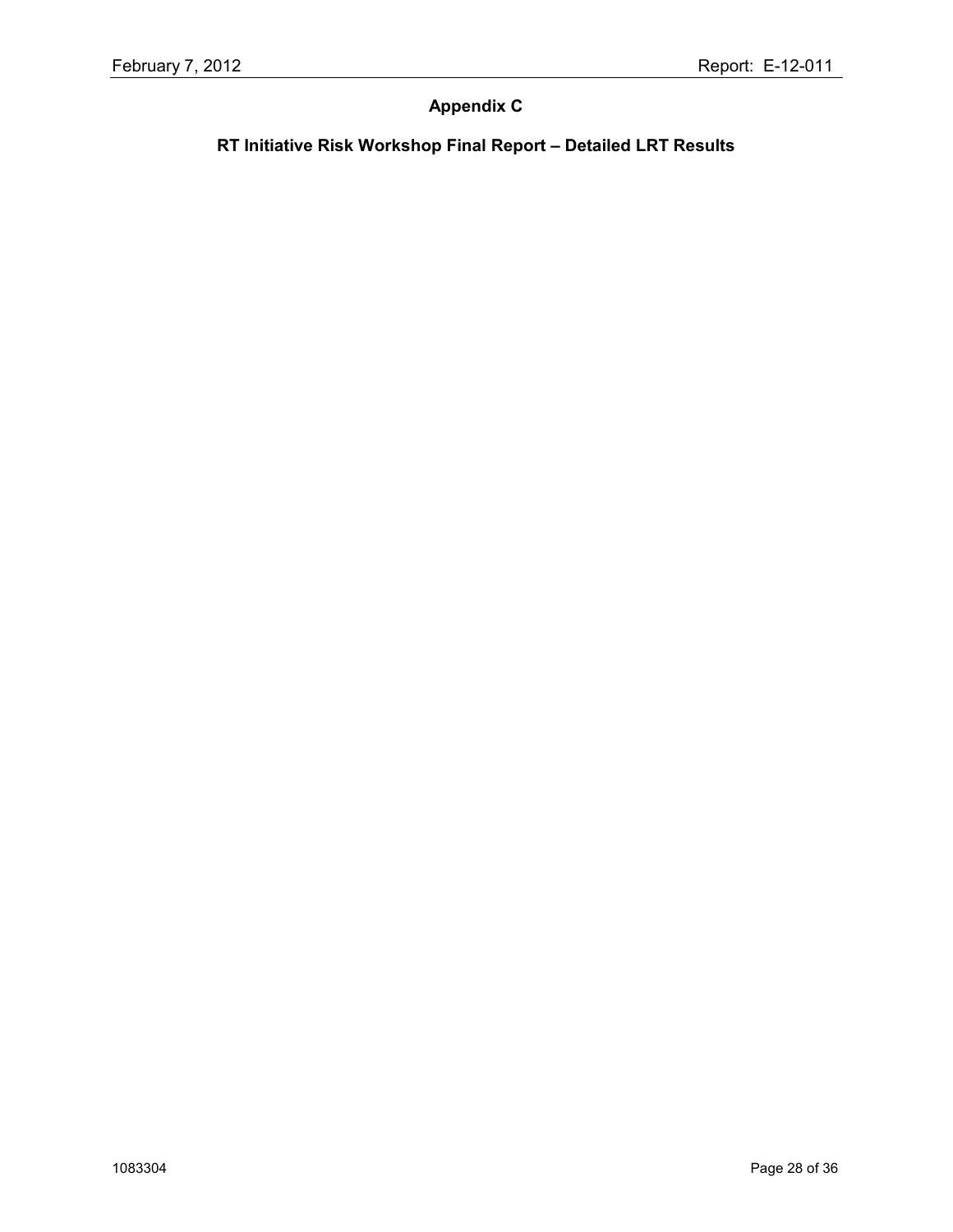

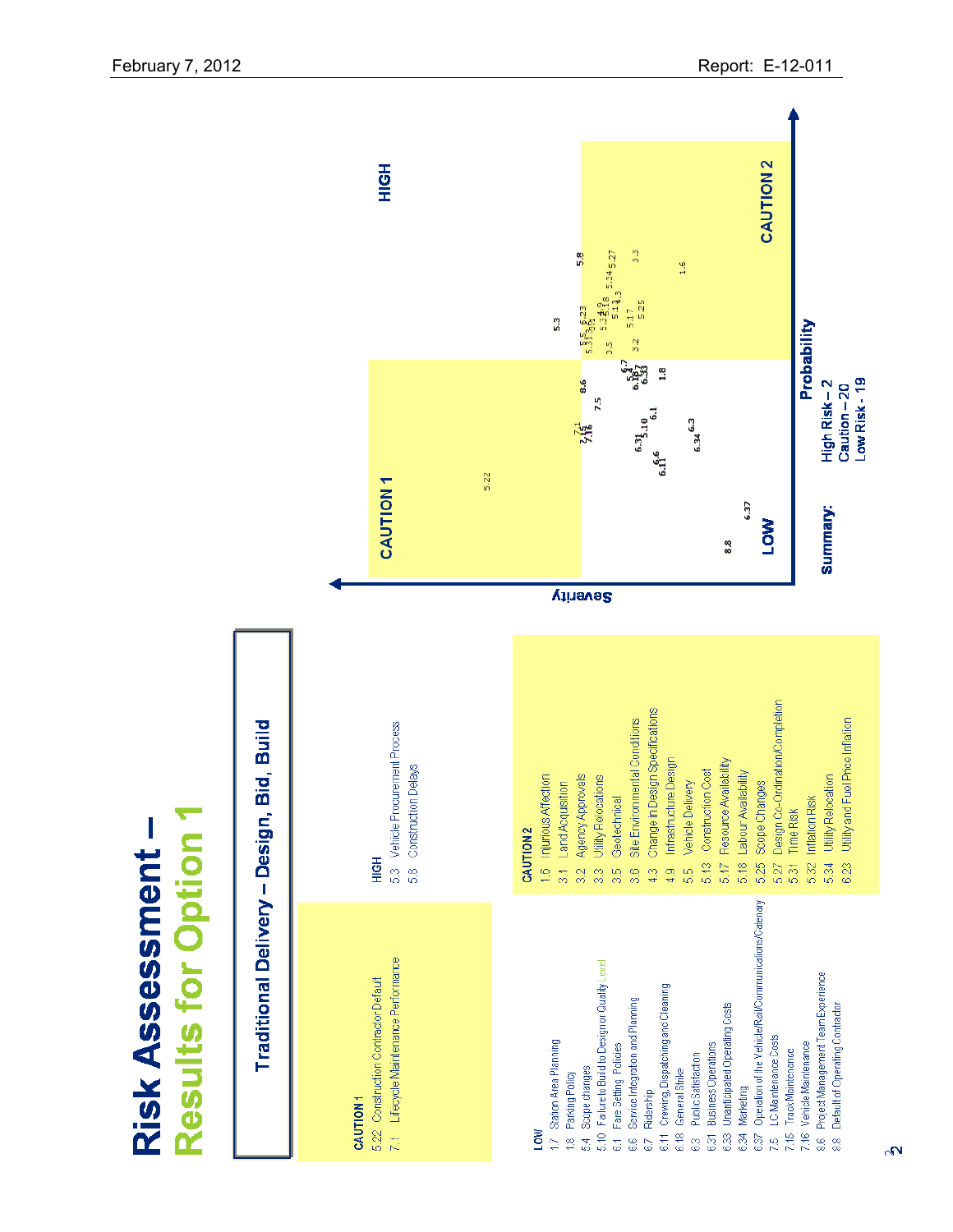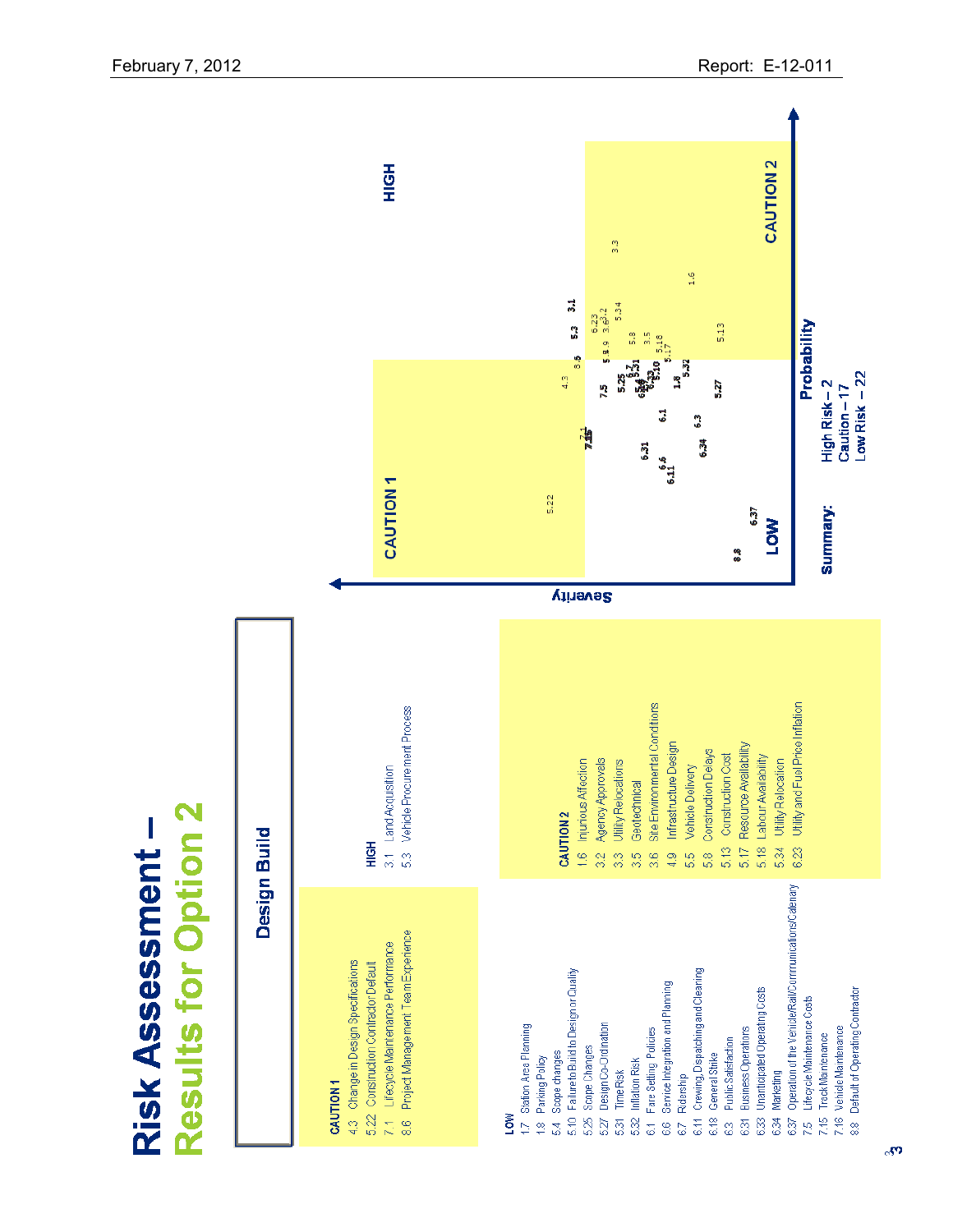

Results for Option 3

Risk Assessment –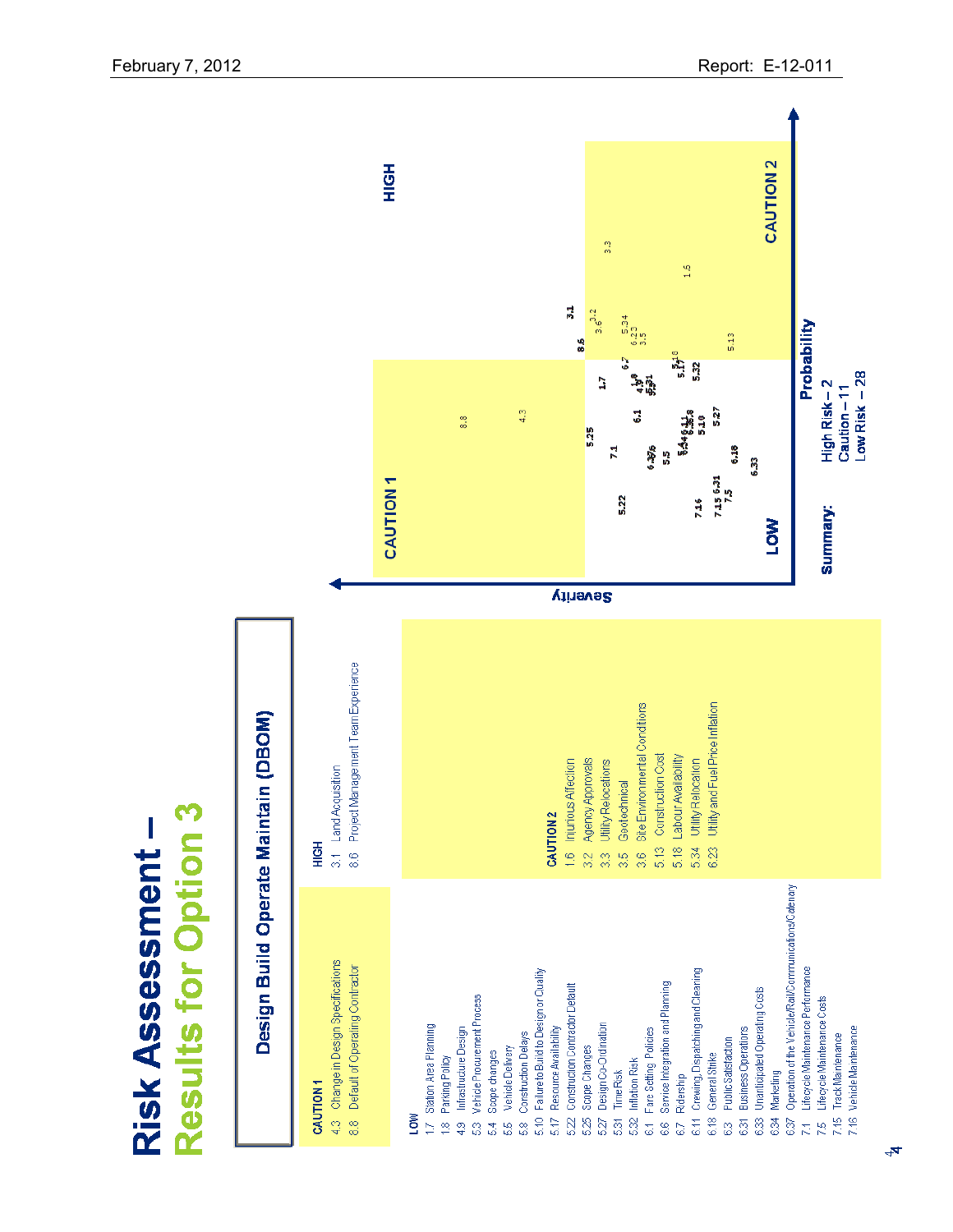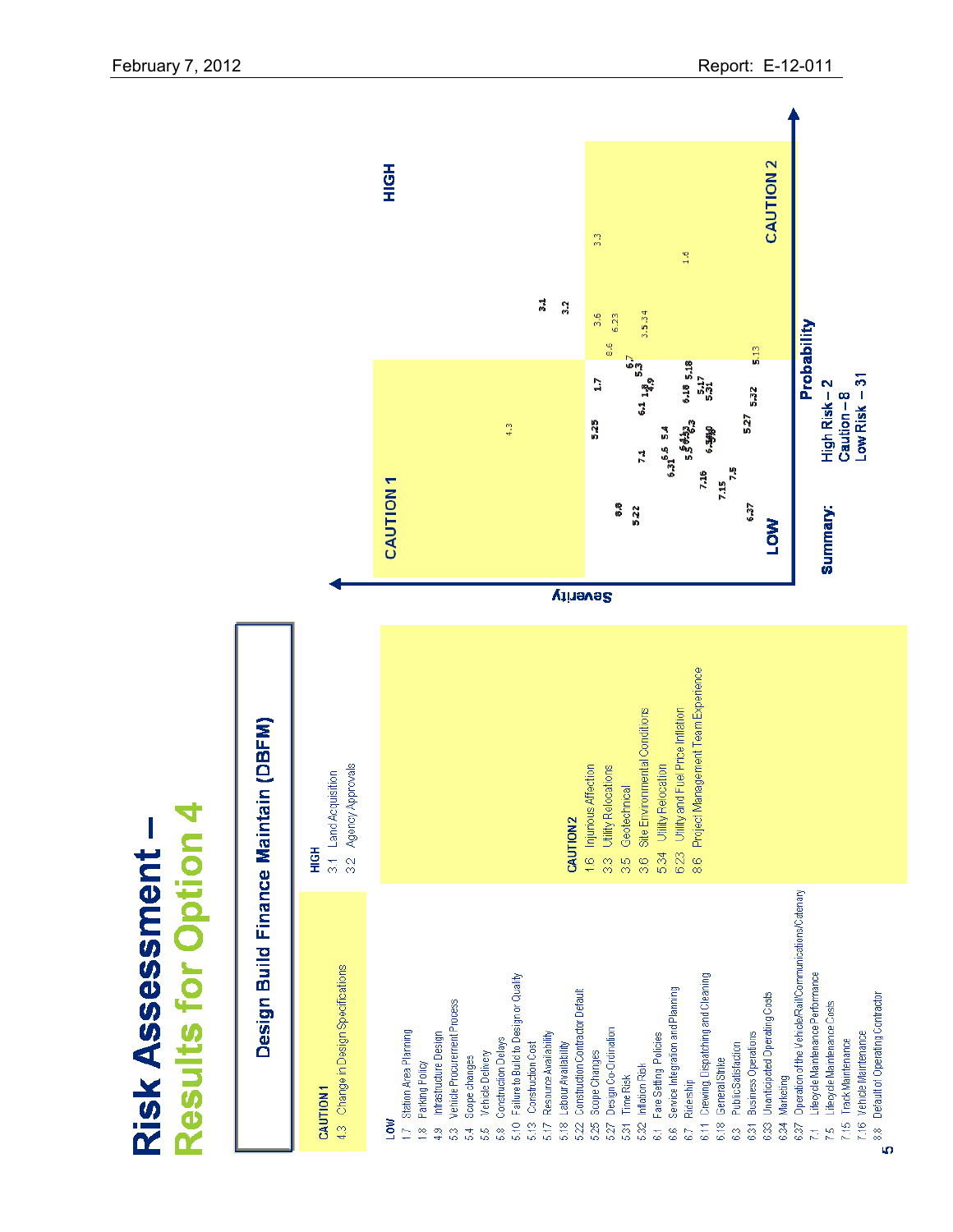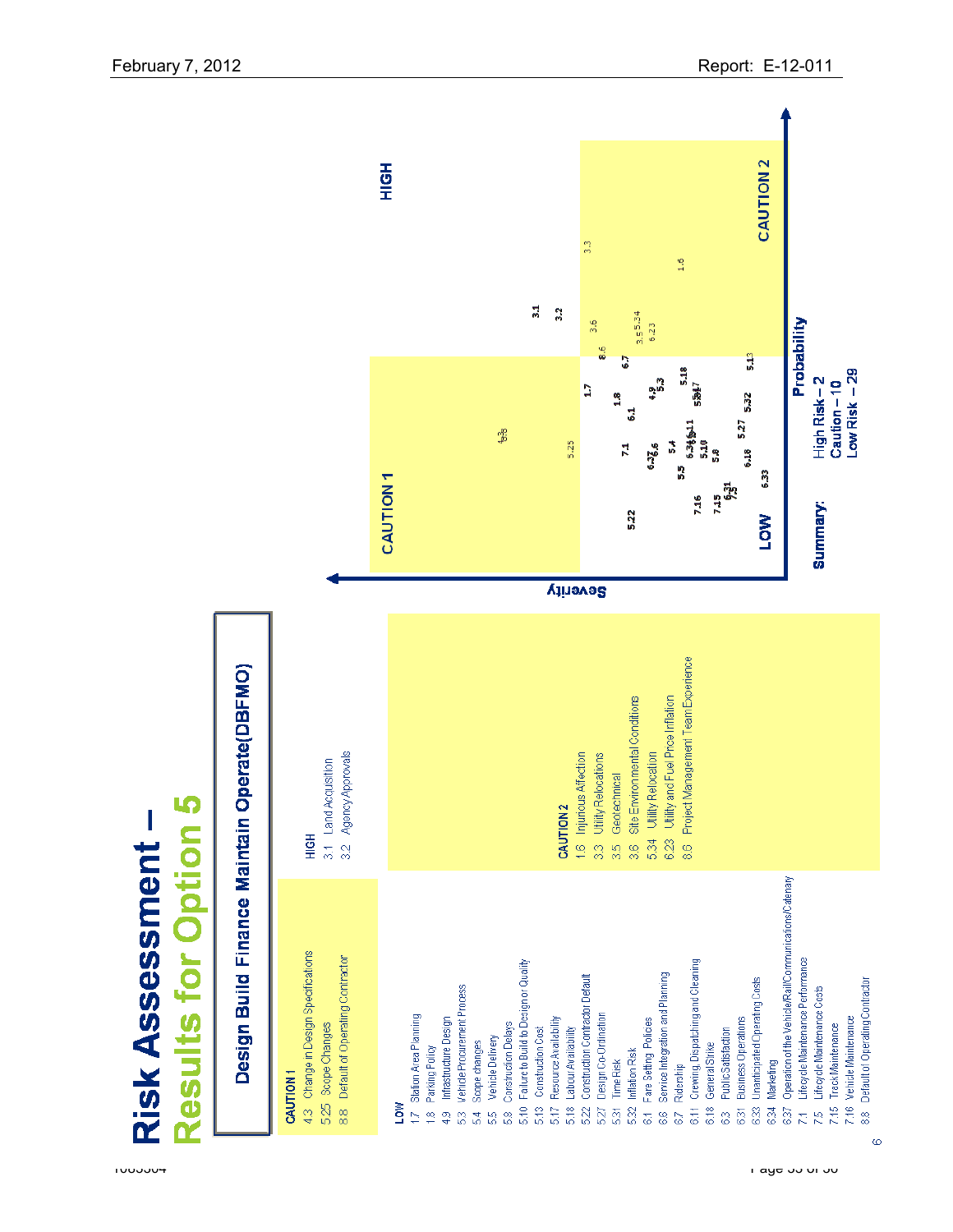# **Appendix D**

#### **Questions and Answers Regarding Procurement and Delivery of Light Rail Transit**

- Q: What is a P3?
- A: P3 stands for public private partnership. The relationship is based on a negotiated contract between a public organization and a private company. They work together to complete projects. The intent of a P3 is to build on the strengths of the public and private sectors. Each project is different, therefore public and private sector roles adjust to provide the best outcome.
- Q: What is a "procurement and delivery" option?
- A: Procurement is a process used to buy a product or service. Delivery is how that product or service is built and/or provided. Together, a 'procurement and delivery' option is one way that a product or service can be completed. There can be many different options for purchasing and providing a product or service. A "procurement and delivery" option can include private sector involvement in any combination of designing, building, financing, operating and maintaining of a project.
- Q: What does the Region of Waterloo"s preliminary preferred "procurement and delivery" option, DBFOM, mean?
- A: DBFOM is one way that the rapid transit project can be purchased, constructed, financed and eventually operated and maintained. As noted above, this is a P3 approach that is a relationship between the public and private sector. DBFOM means:

Design = the private company would complete detailed design drawings and plans of the route.

Build = the private company would build the rapid transit system.

Finance = the private company would have to obtain financing to pay its employees and other costs in advance of the Region"s instalment payments. The Region would withhold part of the construction payment to the private company and pay it in instalments when the contract requirements are met by the private company over the term of the project.

Operate = the private company would manage the day-to-day operations of the light rail transit (LRT) system.

Maintain = the private company would look after the repairs and upkeep of the LRT system, including tracks and vehicles.

- Q: Why is DBFOM the Region"s preliminary preferred "procurement and delivery" option?
- A: DBFOM would provide the following benefits:

Cost: LRT design and construction can proceed at the same time, with significant time savings, better coordination and more efficient construction. The private company would have to deal with competitive pressure and answer to their lenders, so they would be inclined to provide a better value and a lower total project cost ensuring that the project is on time and on budget.

Experience: The private sector has more experience than the Region with designing and constructing an LRT system. They also have more experience with operating and maintaining an LRT system at start-up, and with providing trained and certified staff to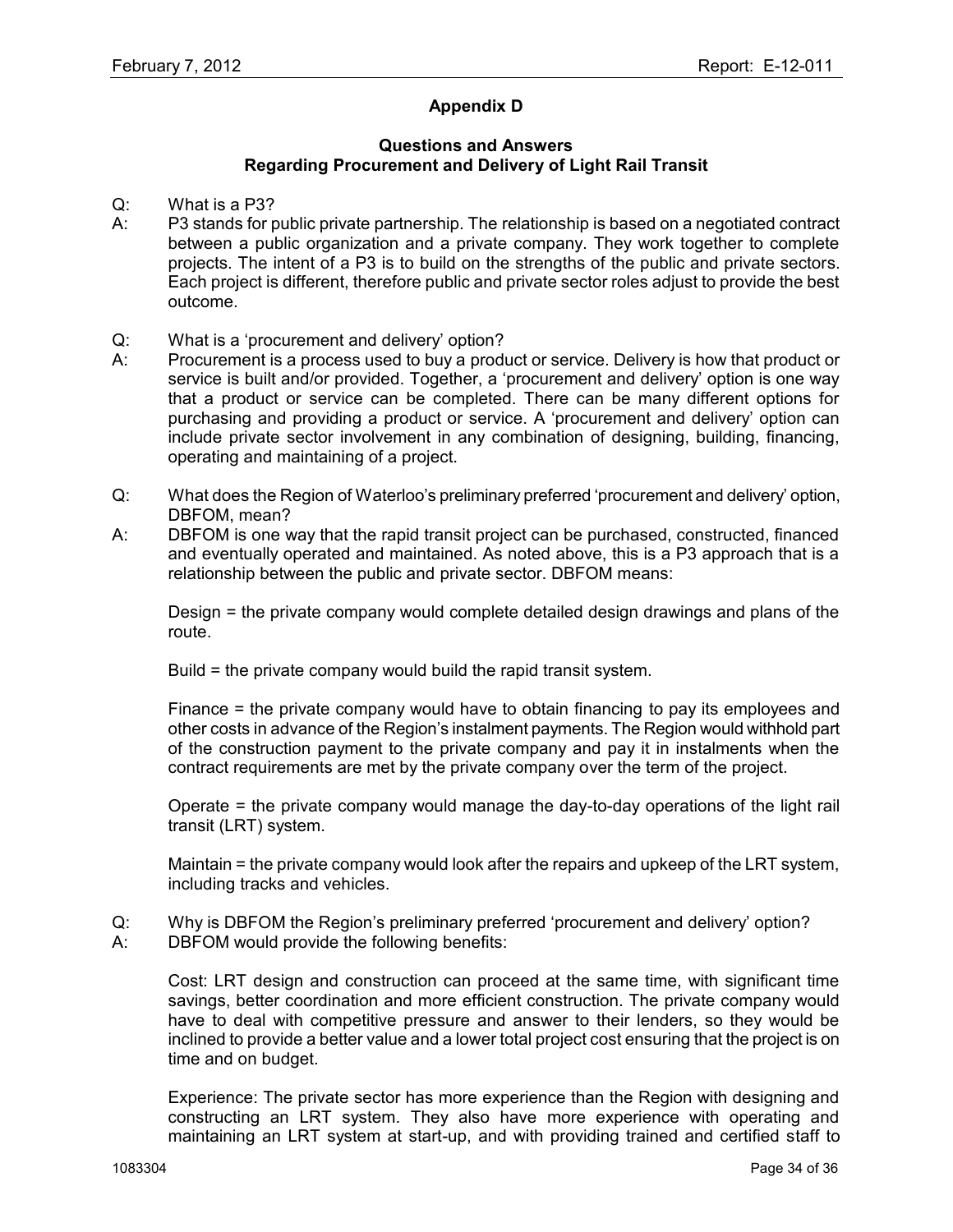operate the light rail vehicles.

Incentives: With DBFOM, payments and penalties based on performance would provide incentive for the private sector to complete the project on time and on budget. The payments and penalties would also apply to performance standards for operating and maintaining a high-quality LRT system over the long term. If the private sector does not perform to the standards set in the contract, it does not get paid.

Risks: With DBFOM, the Region limits its risk by placing responsibility on the private sector. The Region monitors the service and holds back payments if the private sector does not meet the contract performance standards.

DBFOM would provide better accountability where performance may be related to either maintenance or operation because the same company is responsible for both. DBFOM would also transfer lifecycle risks such as major vehicle and track maintenance to the private sector. The Region would be responsible for those risks that it is best able to manage, such as fare setting and ridership risk.

Q: What would be the Region"s role(s) with the DBFOM procurement model?

A:

- Own the LRT system (rights of way, tracks, vehicles, etc.);
- Set LRT fare prices and service schedules;
- Be responsible for customer service and addressing customer issues;  $\bullet$
- Receive the fare revenue, which would offset the cost of the Region's transit system;
- Be responsible for the integration of LRT and the Region's conventional transit system;
- Continue to operate bus service through Grand River Transit. More bus drivers will be needed because of the Region"s approved plan to expand the transit network; and
- When the project term ends, assume operations and maintenance, or extend the contract of  $\bullet$ the current private company, or find a new private company to operate and maintain the LRT system.
- Q: With DBFOM, who would be in charge of setting the fare price and scheduling of the LRT?
- A: The Region of Waterloo would set the ticket price and establish the schedule of the LRT.
- Q: With DBFOM, who would get the money from the fares?
- A: The Region of Waterloo would receive the fare revenue, which would offset the cost of the Region"s transit system.
- Q: With DBFOM, would it cost more for a private company to look after the LRT?
- A: Over the project term, it would cost less than the other "procurement and delivery" options.
- Q: With DBFOM, what happens after thirty years?
- A: After thirty years or the length of the project term, the contract with the private company would end. The Region of Waterloo could assume operations and maintenance, or extend the contract of the current private company, or find a new private company to operate and maintain the LRT system.
- Q: With DBFOM, who would drive the trains and buses?
- A: The private company would supply the operators to drive the LRT trains, keeping to the Region's service schedule. Grand River Transit operators would drive the buses. More bus drivers will be needed because of the Region"s approved plan to expand the transit network.